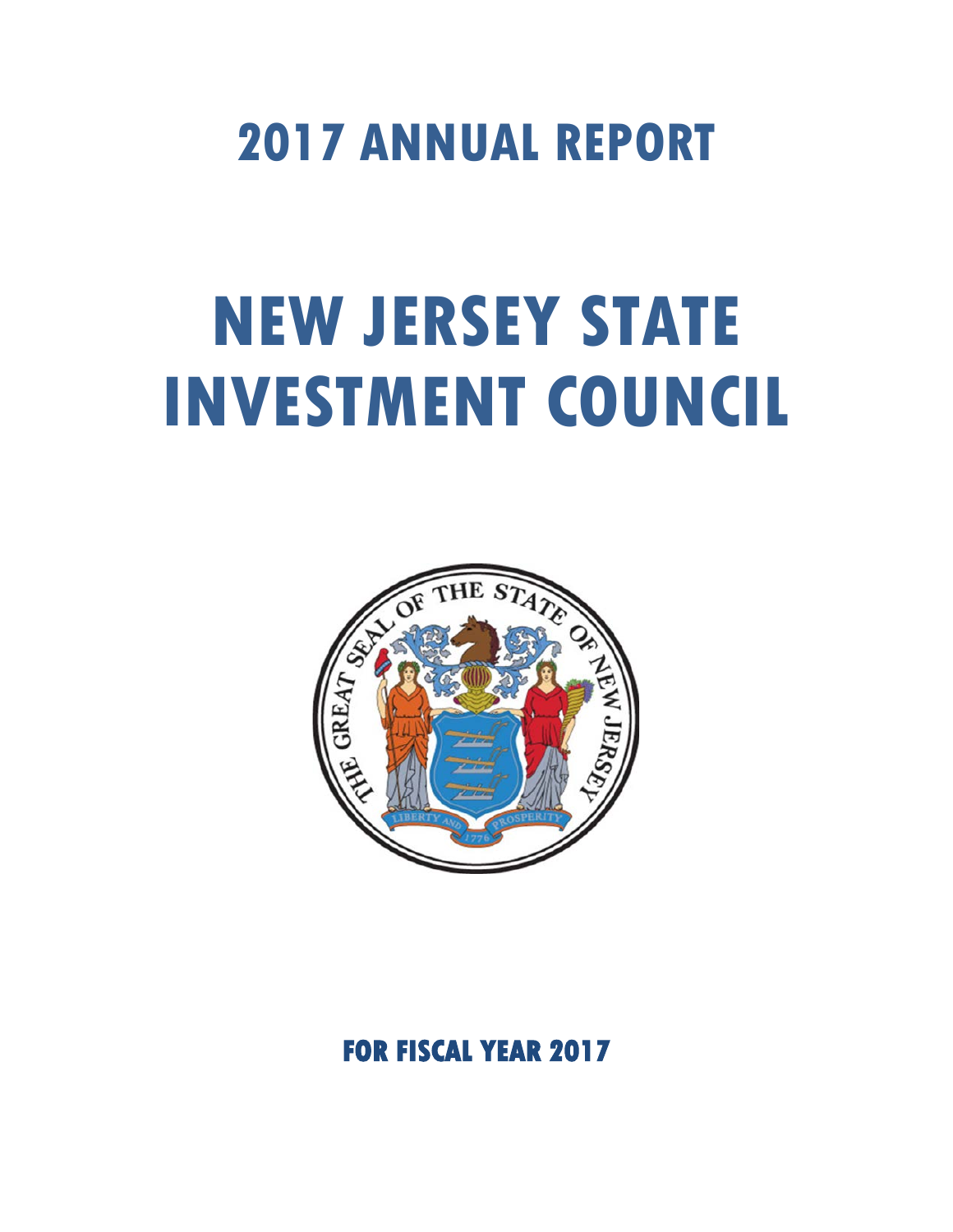### **TABLE OF CONTENTS**

#### **OVERVIEW**

### **ORGANIZATION**

### **ASSETS UNDER MANAGEMENT**

| <b>ALTERNATIVE INVESTMENTS</b> |  |
|--------------------------------|--|
|                                |  |
|                                |  |
|                                |  |
|                                |  |
|                                |  |

### **COSTS**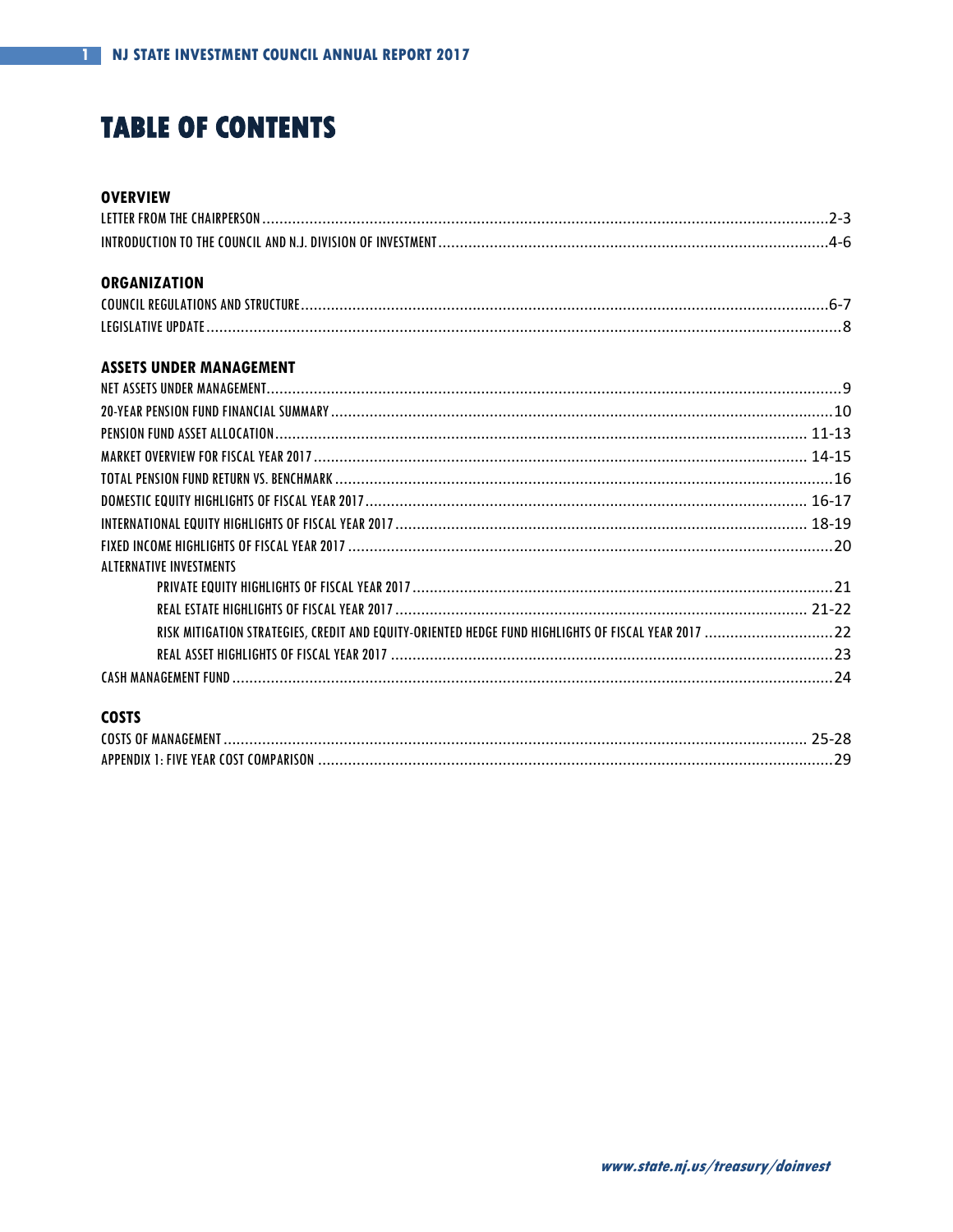**New Jersey State Investment Council 50 West State Street, 9th Floor P.O. Box 290 Trenton, N.J., 08625**

February 01, 2018

#### To the Honorable: the Governor, the Legislature, the State Treasurer and the Citizens of New Jersey:

 You have read a lot about a pension crisis in New Jersey. We are indeed severely underfunded. But hopefully we are turning the corner as great investment results and increased contributions – now on a certain and regular schedule - made it a good year.

 Our investment returns in the past fiscal year have given the system a much needed boost. The pension funds achieved a net return of 13.07%. Indeed, despite paying out over \$10 billion in benefits, we began the fiscal year with a balance of \$72.94 billion and ended it with a balance of \$75.96 billion. While this is a fiscal year based annual report, it is worth noting our returns for calendar year 2017 came in at 15%. If I can brag about the staff a little more, they beat the endowments of Princeton, Yale and Harvard in the last fiscal year – no small accomplishment. And we did this without taking undue risk.

 Our single largest allocation of assets is to domestic equities. Yet we diversify our holdings to limit the downside from adverse developments in any one asset class. In the past year, we did quite well across the board. We increased our exposure to emerging markets and gained 22.7% in that category. We found creative ways to generate double digit returns in certain credit related investments despite the low interest rate environment that lead to negative returns for U.S. government bonds. Unlike many peer funds, we had very limited exposure to commodity prices that have continued to languish in this low inflation era. We continue to structure very creative private partnerships that have generated double digit returns after any and all fees were paid.

 There is always criticism of the fees we pay for managing \$76 billion. It would be too risky to put all of our money in stocks, and equally irresponsible to invest it in specialized categories without using people with background and expertise in those areas. If we choose not to pay them, we would be pushed aside by plenty of smart people at top universities and leading sovereign wealth funds – not to mention pension funds in other states. So we push hard and negotiate good terms. A significant portion of our costs are performance allocations, where we don't pay these experts anything until they have made us at least 8% a year. In other words, we keep most of the remaining upside while giving our investment partners a bonus fee only in cases of excellent performance. Many pension funds do not even disclose their profit-sharing arrangements as fees; we do. We are probably the most transparent public fund in the country. Hopefully we remain smart enough to celebrate, not complain, when a manager delivers us double digit returns even after all fees are paid.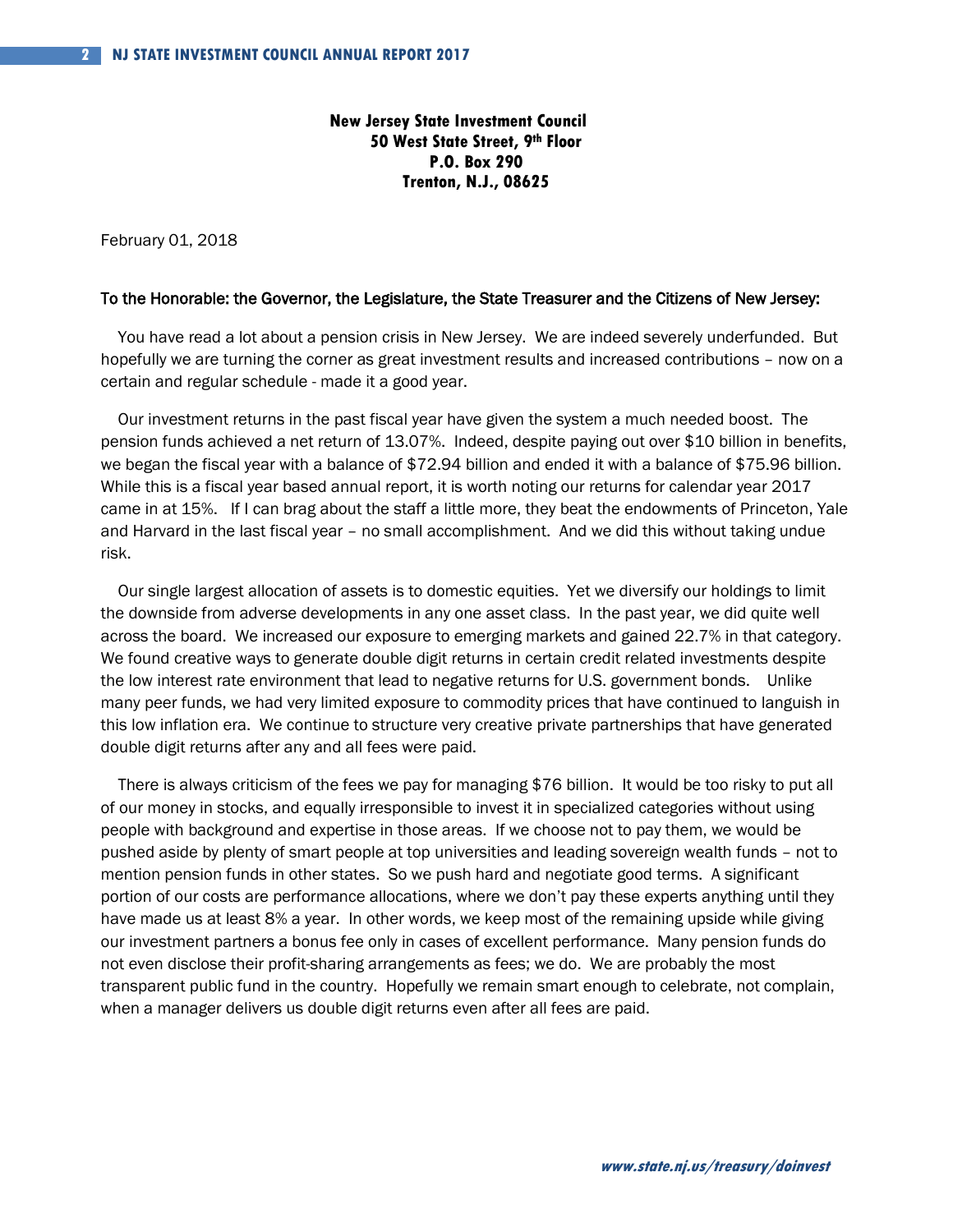We get some of the best fee structures in the entire public pension world. Said Institutional Investor magazine: "Ask about…strategic partnerships…and everyone will tell you to talk to New Jersey. The massive public fund is renowned for getting fee deals from top-notch managers that others lust after."<sup>1</sup>

 The alternative approaches have risks of their own. One is to risk losing too many billions of dollars in a stock market downturn; hopefully, New Jersey does not re-learn this lesson the hard way. Or we could make almost no return at all by investing too much in low yielding fixed income securities. Or we could lose money in alternative investments by making errors due to lack of specialized expertise.

 Our diversification has added \$1.0 billion to our bottom line in the last 5 years, based on the outperformance of the Alternative Investment Program above the remaining parts of the portfolio. Our compound annual return on private equity – after all fees paid out to a highly specialized group of managers – has been 14.9% on average over the past 5 years, making it our best performing investment category.

 That is not to say that every alternative investment has paid off as hoped. Even the best stock pickers have holdings that don't do well. The same is true for us in both stocks and funds. We have had a number of hedge funds that have returns in excess of 10% annually in the last five years. Although they did very well for us last year, returning 8%, their overall performance has been disappointing since 2009. They do serve a different purpose. They kept investors stable in 2008 by rising in many cases while other investments were falling sharply in value. I've remarked that hedge fund investing is a little like having Aaron Judge or Reggie Jackson in the lineup – yes there are more strikeouts but there are also a lot of home runs. We have cut back our overall allocation to hedge funds, and recently started an initiative in which we agreed to hire some newer managers who would work for about half of the normal fees in the industry. We've had great results from this approach to date. No member of this Council has ever moved to get rid of hedge funds entirely. The shift to improve the diversification of the portfolio, including the addition of hedge fund strategies, was originally undertaken under a Democratic Administration beginning back in 2005.

 We have a new governor who has great expertise in the investment world, clear views on how to get the best returns possible on the pension assets, and a clearly stated commitment to continue to ramp up the contributions – all as part of the pledge to stabilize the pension system. As with any change in administration, it is a time of natural transition.

 It has been a privilege to serve as chairman of the investment Council and to try to improve the retirement security of hundreds of thousands of our state's citizens. It has been an honor to work with a dedicated staff and some terrific colleagues on the Council. I wish everyone involved continued success as we strive to maintain a pension system that will meet its obligations to all of our public employees.

Yours sincerely,

Tom Byrn

Brendan Thomas Byrne, Jr. Chairman

<span id="page-3-0"></span> <sup>1</sup> [https://www.institutionalinvestor.com/article/b1505q2m73hs74/allocators-choice-awards-finalists](https://www.institutionalinvestor.com/article/b1505q2m73hs74/allocators-choice-awards-finalists-announced?edit=true%23.WZsw9K2ZOi4)[announced?edit=true#.WZsw9K2ZOi4](https://www.institutionalinvestor.com/article/b1505q2m73hs74/allocators-choice-awards-finalists-announced?edit=true%23.WZsw9K2ZOi4)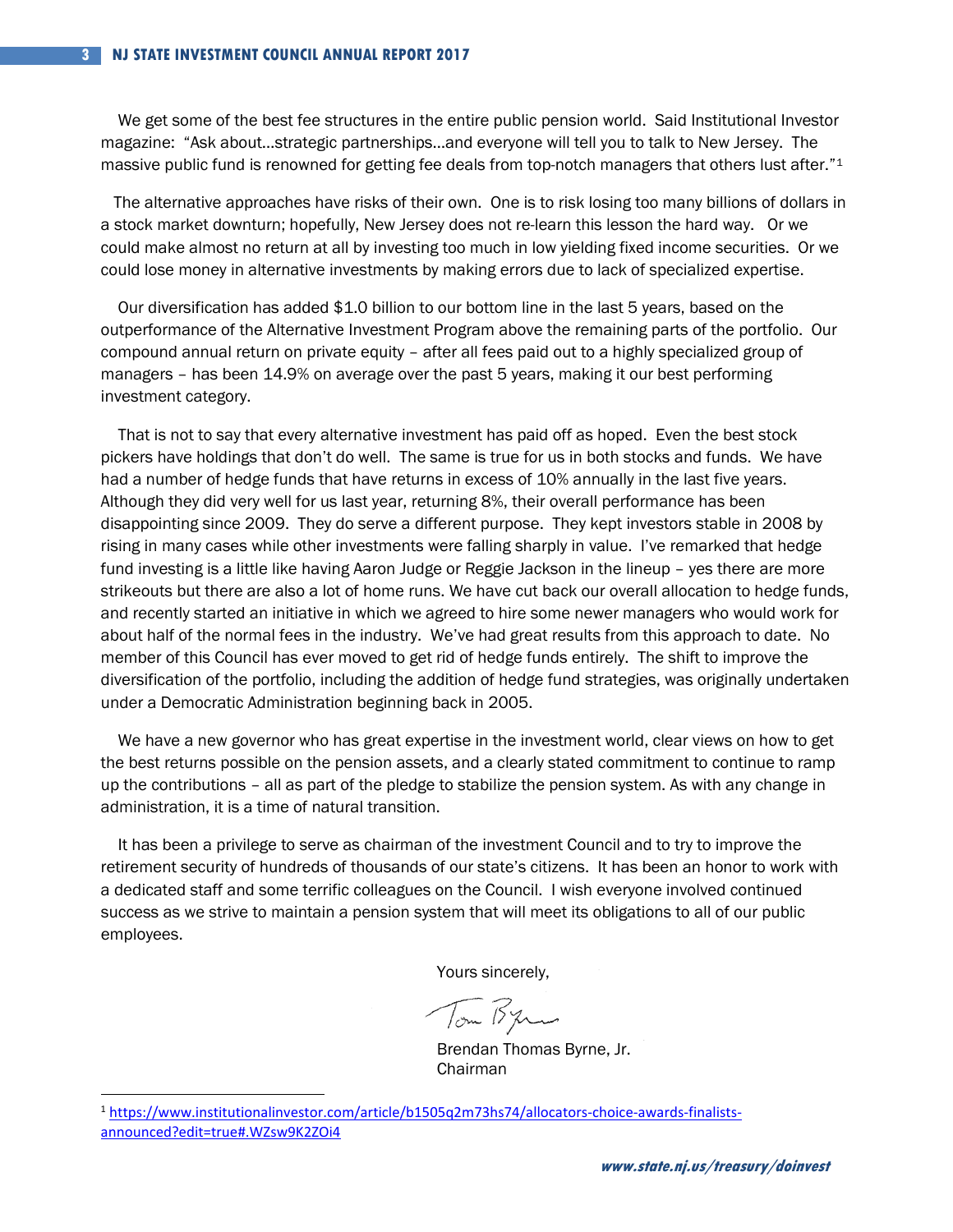### **INTRODUCTION TO THE COUNCIL AND N.J. DIVISION OF INVESTMENT**

#### **DIVISION STAFF**

*Director:* Christopher McDonough

*Deputy Director:* Corey Amon

### **THE STATE INVESTMENT COUNCIL**

The State Investment Council (the "Council") was created by the New Jersey Legislature in 1950 to formulate policies governing the investment of funds by the Director of the Division of Investment (the "Division"), as well as to consult with the Director with respect to the work of the Division.

The Council conducts meetings to discuss major investment policy issues, review Pension Fund performance and accept comments from members of the public. Other investment programs and returns are reviewed annually or when needed.

Council meetings are open to the public. Agendas, meeting times and locations are available on the Division's website, [www.state.nj.us/treasury/doinvest](http://www.state.nj.us/treasury/doinvest) under the State Investment Council tab.

Mailing Address: PO Box 290, Trenton, NJ 08625-0290 Email Address: doi@treas.nj.gov Offices: 50 West State Street, 9th Floor Trenton, N.J. 08608-0290 Phone: (609) 292-5106

#### **COUNCIL MEMBERSHIP AS OF DECEMBER 31, 2017:**

*Council Chairman:* Brendan Thomas Byrne, Jr. *(1)*  Managing Member, Byrne Asset Management LLC

*Council Vice-Chairman:* Adam Liebtag*(1)* New Jersey State AFL-CIO Nominee

*Council Members:* Thomas Bruno, Jr. Public Employees Retirement System Designee

Michael Cleary*(1)*  New Jersey State AFL-CIO Nominee

Charles Dolan*(1)* Managing Member, Global Markets Advisory Group

Andrew Michael Greaney*(1)*  State Troopers Fraternal Association Nominee

James E. Hanson II *(1)* CEO, Hampshire Real Estate Company

James L. Joyner Teachers Pension and Annuity Fund Designee

Timothy McGuckin*(1)*  New Jersey Education Association Nominee

Brady Middlesworth Police and Firemen's Retirement System Designee

Eric E. Richard*(1)* Senate President and Assembly Speaker Joint Appointee

Mitchell Shivers*(1)*  Former Principal Deputy Assistant Secretary of Defense for Asian & Pacific Security Affairs Former Managing Director, Merrill Lynch

*(1) Appointed by the Governor*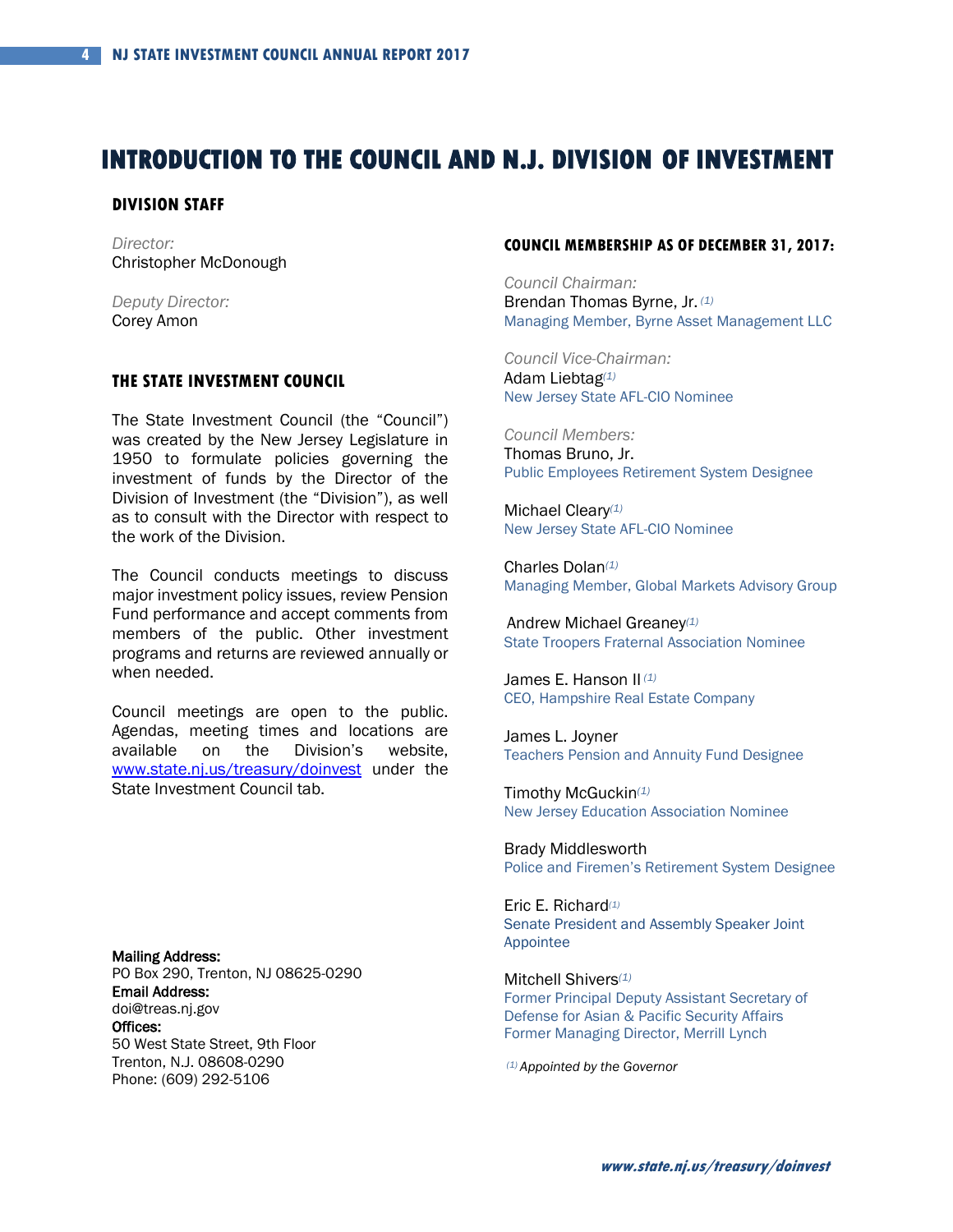#### **COUNCIL MEMBERSHIP**

The Council is comprised of sixteen ([1](#page-5-0)6) members<sup>1</sup> pursuant to N.J.S.A. 52:18A-83. Nine members are appointed by the Governor for five-year terms, and are drawn traditionally from the investment community. Of those nine appointments, eight are made with the advice and consent of the State Senate. One appointment is made from nominees submitted jointly by the President of the Senate and Speaker of the Assembly. The statute requires that at least seven of the nine gubernatorial appointments shall be qualified by training and experience in the direct management, analysis, supervision or investment of assets, which training and experience shall have been acquired through academic training or through actual employment in those fields.

Four members are appointed by the Governor from nominees submitted by various employee organizations. Two of these four are appointed for five-year terms from nominees submitted by the New Jersey State AFL-CIO, with at least one of the two appointed members being a member of a union representing police officers or firefighters. One of these four members is appointed for a three-year term from nominees submitted by the New Jersey Education Association. The last of these four members is appointed by the Governor for a three-year term from nominees submitted by the State Troopers Fraternal Association. The statute requires that these four appointments shall be qualified by training, experience or long-term interest in the direct management, analysis, supervision or investment of assets and this training, experience or long-term interest shall have been supplemented by academic training in the fields of economics, business, law, financial or actuarial science or by actual employment in those fields.

Three members, representing the Public Employees' Retirement System (PERS), Teachers' Pension and Annuity Fund (TPAF) and Police and Firemen's Retirement System (PFRS), are designated from members of the respective pension system's board of trustees and serve three-year terms.

All members serve until reappointed or until a successor is named and has qualified.

#### **THE DIVISION OF INVESTMENT**

The Division, under the Council's supervision, is the  $38th$  largest pension fund manager globally<sup>2</sup> and the 18<sup>th</sup> largest among U.S. public and corporate pension fund managers<sup>3</sup>. The Pension Fund supports the retirement plans of approximately 790,000 members in seven public pension systems: the Consolidated Police & Firemen's Pension Fund, the Judicial Retirement System, the Police & Firemen's Retirement System, the Prison Officers Pension Fund, the Public Employees' Retirement System, the State Police Retirement System and the Teachers' Pension & Annuity Fund (collectively referred to in this report as the "Pension Fund"). Approximately 49% of the members are still working and contributing to the pension plans while 42% are retired. The remaining 9% reflects the number of vested members no longer accruing benefits but not yet retired. Pension Fund assets are primarily managed through common trust funds ("Common Pension Funds").

<span id="page-5-0"></span><sup>&</sup>lt;sup>1</sup> As of December 31, 2017, there were 12 Council members, with 4 vacant positions

<span id="page-5-1"></span><sup>&</sup>lt;sup>2</sup> Measured by assets as of December 31, 2016. Reported by Pensions & Investments (P&I) and TowerWatson.com in "P&I/ TW 300 analysis."

[https://www.willistowerswatson.com/en/insights/2017/09/The-worlds-300-largest-pension-funds-year-ended-](https://www.willistowerswatson.com/en/insights/2017/09/The-worlds-300-largest-pension-funds-year-ended-2016)[2016](https://www.willistowerswatson.com/en/insights/2017/09/The-worlds-300-largest-pension-funds-year-ended-2016) Page 39

<span id="page-5-2"></span> $3$  Measured by assets as of September 30, 2016. Reported by P&I on February 8, 2017.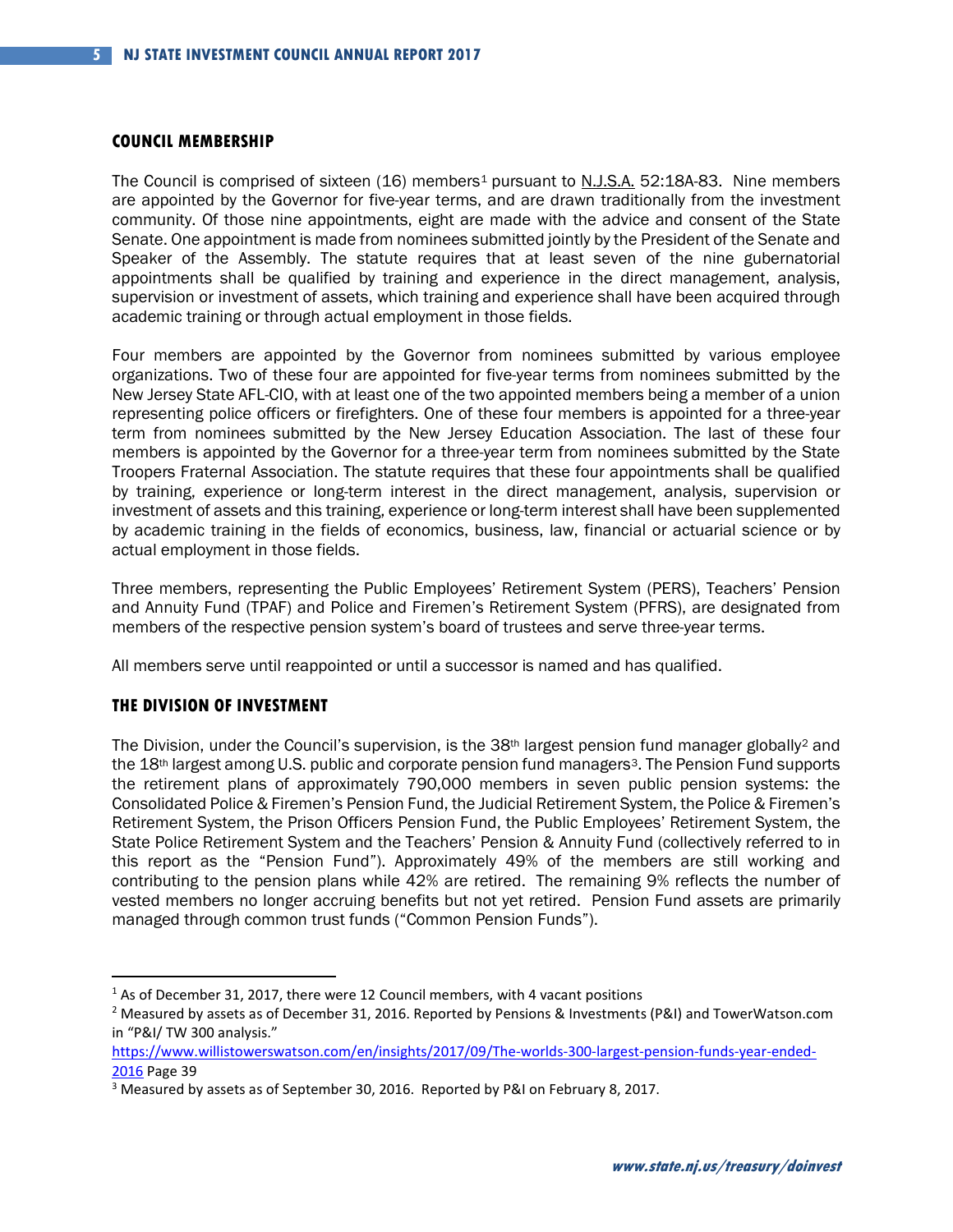The net asset value of the Pension Fund assets managed by the Division was \$76.0 billion as of June 30, 2017 compared to \$72.9 billion as of June 30, 2016. The Total Pension Fund investment return[1](#page-6-0) for Fiscal Year 2017 was 13.07% (net of all fees) and approximately \$10.4 billion was paid to plan beneficiaries. The Division received for investment contributions of \$1.862 billion from the State, \$1.845 billion from local employers, and \$2.068 billion from employees.

The Division also manages the State of New Jersey Cash Management Fund, Supplemental Annuity Collective Trust (a 403b plan), a portion of the NJBEST Fund (a 529 college savings plan) as well as several funds under the New Jersey State Employees Deferred Compensation Plan (a 457 plan).

#### **STATUTORY AUTHORITY AND HISTORY OF THE DIVISION**

The Division was created in 1950 by the New Jersey Legislature (P.L. 1950, c.270) to centralize all functions relating to the purchase, sale or exchange of securities for the State's diverse funds under experienced and professional management. The statute also established a State Investment Council to formulate policies that govern the methods, practices or procedures for investments, reinvestments, sale or exchange transactions to be followed by the Director of the Division. The statute vests investment authority in the Director of the Division, who is appointed by the State Treasurer from a list of candidates certified as qualified and submitted by the Council.

#### **INVESTMENT PARAMETERS**

All investments must conform to the heightened "prudent person" standard set by the New Jersey Legislature (P.L. 1997, c.26). This standard requires the Director "to manage and invest the portfolio solely in the interests of the beneficiaries of the portfolio and for the exclusive purpose of providing financial benefits to the beneficiaries of the portfolio."

The mission of the Division is to achieve the best possible return at an acceptable level of risk utilizing the highest fiduciary standards.

### **COUNCIL REGULATIONS AND STRUCTURE**

In addition to investment guidelines established by law, the Council is authorized by statute to establish investment policies that govern the methods, practices or procedures for investments, reinvestments, sale or exchange transactions (P.L. 1950, c.270).

Proposed regulations and amendments are filed upon approval of the Council with the Office of Administrative Law for publication in *The New Jersey Register*, followed by a 60-day public comment period. After the public comment period, each proposal is returned to the Council for adoption, along with any comments received. The adopted regulations of the Council are published in the New Jersey Administrative Code (N.J.A.C. 17:16), and are available for viewing online at [http://www.lexisnexis.com/njoal.](http://www.lexisnexis.com/njoal)

On July 27, 2017, the Council adopted special amendments at N.J.A.C. 17:16-69.1 to implement certain provisions of P.L. 2017, c. 98 (the "Lottery Contribution Act"). In accordance with the Lottery Contribution Act, the State contributed the Lottery Enterprise for a period of 30 years for the benefit of

<span id="page-6-0"></span> <sup>1</sup> Total Pension Fund returns cited throughout this Annual Report exclude receivables under the Police and Fire Mortgage Program. All investment returns are reported net of all fees.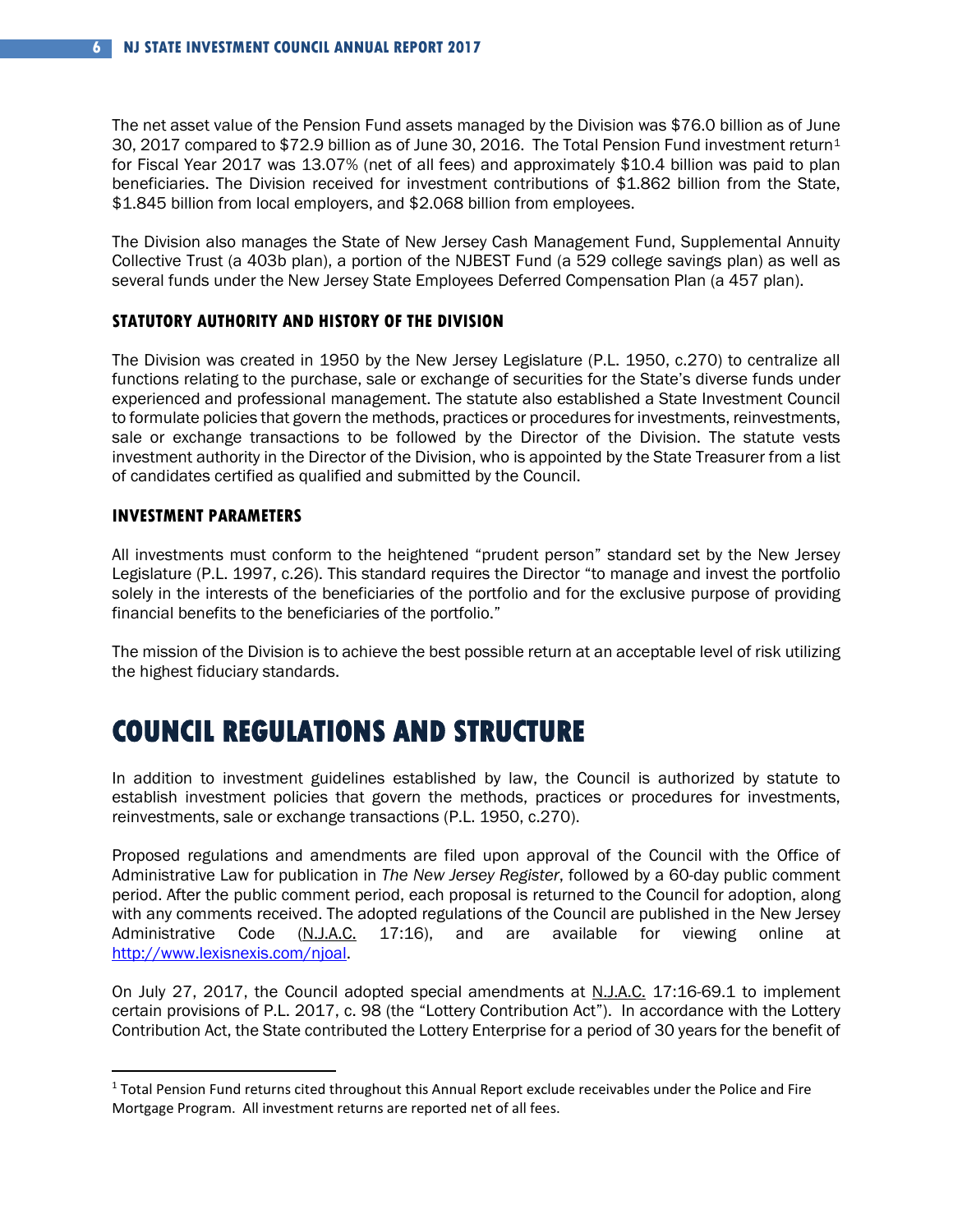#### **7 NJ STATE INVESTMENT COUNCIL ANNUAL REPORT 2017**

three of the pension plans (Police and Firemen's Retirement System, Public Employees' Retirement System and Teachers' Pension and Annuity Fund), and deposited the same in Common Pension Fund L, which was created within the Division by the Act.. The rules are designed to make clear that Common Pension Fund L, established by the Lottery Contribution Act, shall be a "Common Pension Fund" for purposes of N.J.A.C. 17:16-69. These specially adopted amendments will remain in effect until July 27, 2018, or until the rules are proposed for public comment and readopted through standard rulemaking procedures.

On September 5, 2017, proposed amendments to N.J.A.C. 17:16-12 (Global Debt Obligations), 19 (Collateralized Notes and Mortgages), 23 (Global Diversified Credit Investments), 40 (Non-convertible Preferred Stocks), and 58 (Mortgage Backed Senior Debt Securities; Mortgage Backed Passthrough Securities) were published in the *The New Jersey Register*. The proposed amendments broadened permissible investments to be more inclusive of the opportunity set in the credit markets and established separate limitations for global diversified credit (10%) and high yield (8%) investments, which previously had a combined limit of 8%. The public comment period ended on November 3, 2017 and no comments were received. The proposed amendments, adopted by the Council on November 29, 2017, were published in *The New Jersey Register* and became effective on January 2, 2018.

### **COUNCIL ORGANIZATIONAL CHANGES DURING CALENDAR YEAR 2017**

The Council underwent the following organizational changes between January 1, 2017 and December 31, 2017:

- o Brady Middlesworth replaced Marty Barrett as the Police and Firemen's Retirement System representative on July 10, 2017.
- o Edward "Ned" Thomson replaced Thomas Bruno as the Public Employees Retirement System representative on July 19, 2017.
- o Thomas Bruno was reappointed as the Public Employees Retirement System representative on August 16, 2017 after Mr. Thomson resigned to accept an open Assemblyman position for the 30th legislative district.
- o The Council re-elected Brendan Thomas Byrne, Jr. as Council Chair and Adam Liebtag as Council Vice-Chair, each for a one-year term on October 4, 2017.
- o Council Member Jeffrey Oram resigned from the State Investment Council on December 11, 2017.
- o Council Member Guy Haselmann resigned from the State Investment Council on December 15, 2017.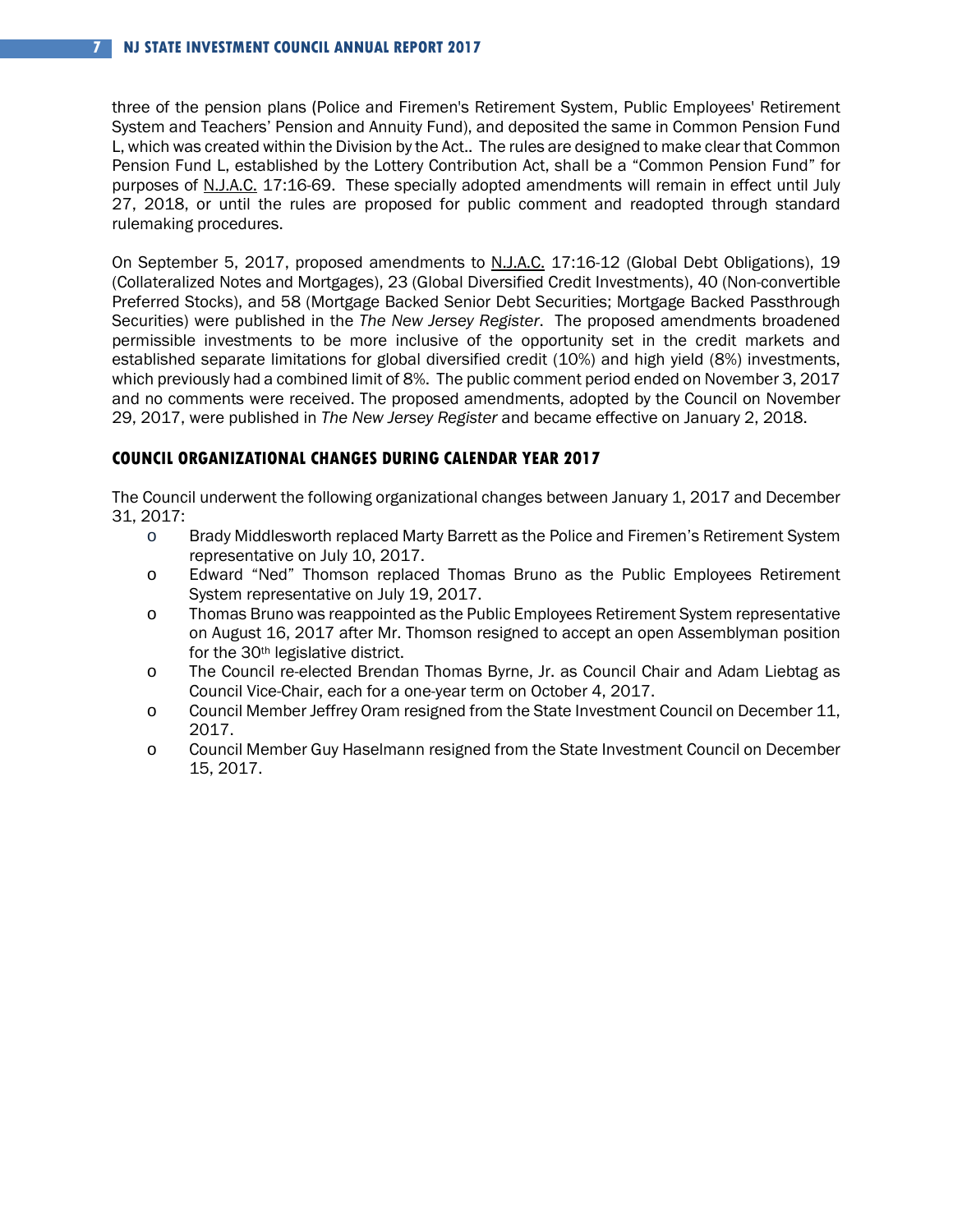### **LEGISLATIVE UPDATE**

#### **PROHIBITED INVESTMENTS**

The Division maintains a list of companies ineligible for investment under three State laws: a Sudan divestiture law adopted in 2005 (P.L. 2005, c. 162), an Iran divestiture law adopted in 2007 (P.L. 2007, c. 250), and a law requiring divestments of companies boycotting Israel (P.L. 2016, c. 24). The Division uses an independent research firm to assist it in complying with the provisions of the statutes. Reports are filed with the Legislature annually in accordance with each of the statutes.

Divestitures pose three primary fiscal challenges to the Pension Fund: they require the identification and sale of holdings on a timetable that may not consider market conditions, they impact risk and return for the Pension Fund, and they reduce the investment universe available to the Pension Fund. Collectively, the divestiture laws reduced the investment universe as of June 30, 2017 by approximately 1.5% in international developed markets and 1.9% in international emerging markets, relative to their respective benchmarks.

#### **NORTHERN IRELAND REPORT**

The Division has been required since 1987 (P.L. 1987, c.177) to report annually to the Legislature regarding the adherence of U.S. companies and their subsidiaries doing business in Northern Ireland, in which the assets of any state pension or annuity fund are invested, to the "MacBride Principles." "McBride Principles" refers to a body of employment laws aimed at reducing employment discrimination in Northern Ireland. The report is filed each year by January 15th in accordance with the statute.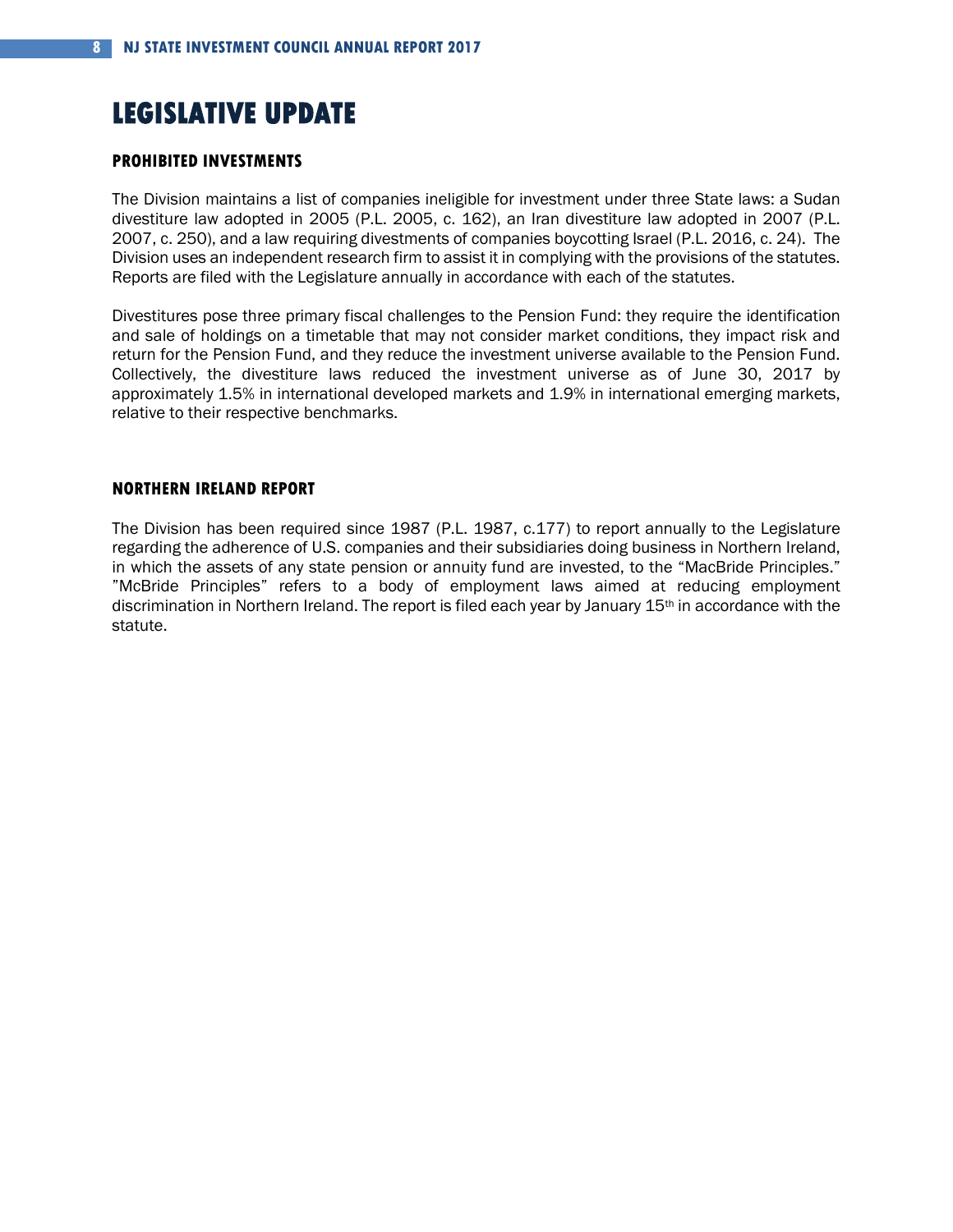|                                                                                                                                                                                                                                                            | June 30, 2017    | IVEI MJJEIJ IIV MILLIUIVJ<br>June 30, 2016 |
|------------------------------------------------------------------------------------------------------------------------------------------------------------------------------------------------------------------------------------------------------------|------------------|--------------------------------------------|
| <b>PENSION FUND (1)</b><br>The Pension Fund includes pension assets contributed<br>by participants and by State and local employers for<br>participants in seven statewide retirement plans.                                                               | \$75,964         | \$72,940                                   |
| Public Employees' Retirement System<br>Police & Firemen's Retirement System                                                                                                                                                                                | 26,834<br>24,459 | 25,473<br>22,822                           |
| Teachers' Pension & Annuity Fund                                                                                                                                                                                                                           | 22,749           | 22,761                                     |
| State Police Retirement System                                                                                                                                                                                                                             | 1,743            | 1,694                                      |
| <b>Judicial Retirement System</b>                                                                                                                                                                                                                          | 172              | 182                                        |
| Prison Officers' Pension Fund                                                                                                                                                                                                                              | 5                | 6                                          |
| Consolidated Police & Firemen's Pension Fund                                                                                                                                                                                                               | 2                | 2                                          |
| Note: Total may not equal sum of components due to rounding                                                                                                                                                                                                |                  |                                            |
| <b>CASH MANAGEMENT FUND(2)</b><br>This fund includes the cash balances of State<br>government funds and "other-than-state" government<br>entities (counties, municipalities, school districts and<br>the agencies or authorities created by any of these). | \$14,335         | \$11,849                                   |
|                                                                                                                                                                                                                                                            |                  |                                            |
| SUPPLEMENTAL ANNUITY COLLECTIVE TRUST<br>This fund includes voluntary investments by employees<br>for retirement income separate from, and in addition to,<br>their basic pension plan.                                                                    | \$227            | \$202                                      |

### **NET ASSETS UNDER MANAGEMENT**

*(1) The net assets of the Pension Fund include the net assets managed by the Division through the Common Pension Funds and exclude certain direct assets and liabilities of the seven underlying pension plans. Year over year change in net assets is* 

*impacted by a variety of factors including performance, plan funding and plan design. (2) The total for the Cash Management Fund includes \$4 billion on June 30, 2017 (\$4 billion on June 30, 2016) held for and included in the totals for the Pension Fund, the Supplemental Annuity Collective Trust, Trustees for the Support of Public Schools Fund, the NJBEST Fund and Deferred Compensation Program.*

#### **NJBEST FUND**

The Division manages some of the contributions of New Jersey residents for the State's taxadvantaged 529 college savings program. On June 30, 2017, the Division-managed portion of this fund had a market value of \$352 million compared with \$372 million on June 30, 2016. The yearover-year decline in market value is primarily attributable to net redemptions.

#### **DEFERRED COMPENSATION PROGRAM**

The Division manages some of the assets contributed by employees into the New Jersey State Employees Deferred Compensation Plan. Prudential Retirement, a business of Prudential Financial, serves as the third-party administrator for this plan. Funds managed by the Division include contributions to the Equity Fund and Small Capitalization Equity Fund. On June 30, 2017, these funds had a combined market value of \$548 million compared with \$494 million on June 30, 2016, with the increased market value primarily attributable to investment earnings in a strong financial market environment.

#### **TRUSTEES FOR THE SUPPORT OF PUBLIC SCHOOL FUND**

The Division manages the fund reserve required to support the rating of school bonds issued for the maintenance and support of the State's public schools. On June 30, 2017, the portfolio had a market value of \$149 million compared with \$146 million on June 30, 2016.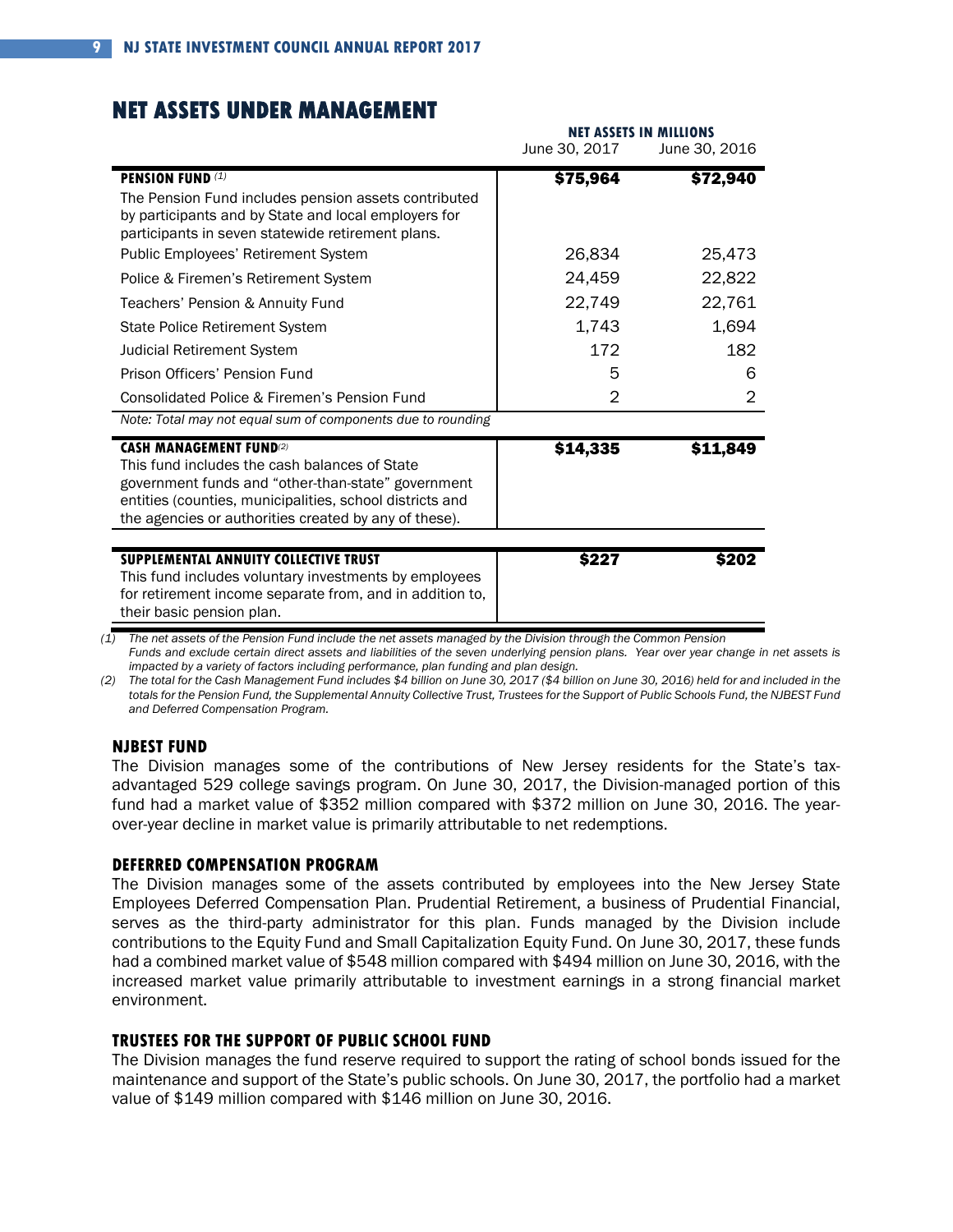### **20-YEAR PENSION FUND FINANCIAL SUMMARY**

|                                  |                   | <b>RATE OF</b><br><b>RETURN</b> | <b>GROSS</b><br><b>PENSION</b> |
|----------------------------------|-------------------|---------------------------------|--------------------------------|
| <b>FISCAL</b>                    | <b>NET ASSETS</b> | (net of all fees)               | <b>PAYMENTS</b>                |
| <b>YEAR</b>                      | (\$BILLIONS)      | (%)                             | (\$BILLIONS)                   |
| 2017                             | 76.0              | 13.07                           | 10.4                           |
| 2016                             | 72.9              | (0.93)                          | 10.0                           |
| 2015                             | 79.0              | 4.09                            | 9.6                            |
| 2014                             | 81.2              | 16.79                           | 9.1                            |
| 2013                             | 74.4              | 11.72                           | 8.7                            |
| <b>5-YEAR ANNUALIZED RETURN</b>  |                   | 8.75                            |                                |
| 2012                             | 70.1              | 2.47                            | 8.3                            |
| 2011                             | 73.7              | 17.97                           | 7.7                            |
| 2010                             | 66.8              | 13.34                           | 7.0                            |
| 2009                             | 62.9              | (15.49)                         | 6.6                            |
| 2008                             | 78.6              | (2.61)                          | 6.1                            |
| <b>10-YEAR ANNUALIZED RETURN</b> |                   | 5.55                            |                                |
| 2007                             | 82.5              | 17.14                           | 5.6                            |
| 2006                             | 73.1              | 9.79                            | 5.2                            |
| 2005                             | 69.8              | 8.77                            | 4.8                            |
| 2004                             | 67.8              | 14.16                           | 4.4                            |
| 2003                             | 62.6              | 3.31                            | 4.1                            |
| <b>15-YEAR ANNUALIZED RETURN</b> |                   | 7.18                            |                                |
| 2002                             | 63.3              | (8.61)                          | 3.6                            |
| 2001                             | 72.2              | (9.80)                          | 3.2                            |
| 2000                             | 82.6              | 11.86                           | 2.9                            |
| 1999                             | 76.2              | 16.27                           | 2.7                            |
| 1998                             | 67.3              | 22.70                           | 2.5                            |
| <b>20-YEAR ANNUALIZED RETURN</b> |                   | 6.79                            |                                |

During Fiscal Year 2017, net transfers of approximately \$5.08 billion were made from the Common Funds to the following pension plans: \$25.5 million to the Judicial Retirement System, \$1.03 billion to the Police & Firemen's Retirement System, \$1.49 billion to the Public Employees' Retirement System, \$139.1 million to the State Police Retirement System and \$2.39 billion to the Teachers' Pension & Annuity Fund.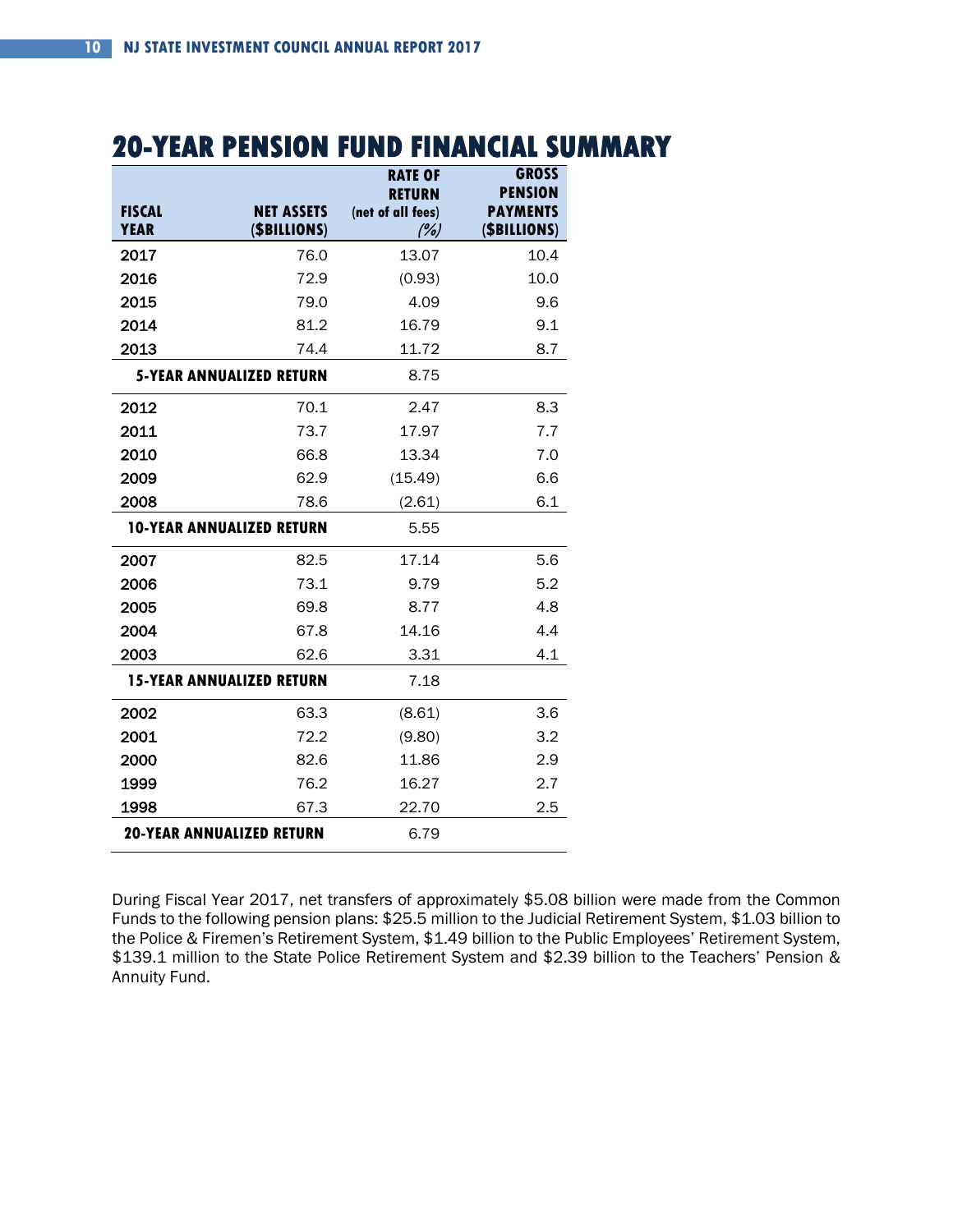### **PENSION FUND ASSET ALLOCATION**

Pension Fund asset allocation policies are adopted and revised by the Council as conditions warrant. The Council formally adopts target allocations and allowable ranges for each asset class and asset category. Eligible investments are governed by the "whole plan" or "whole portfolio" principle, which permits a broad spectrum of investments to ensure diversity and to optimize expected risk/return tradeoffs on the investments as a whole.

In August 2016, the Council adopted new targeted allocations that generally reflected a desire to reduce the overall allocation to hedge funds (from 12.5% to 6%) while maintaining a reasonable level of diversification and downside protection. These adjustments coincide with the Division's initiatives to restructure the hedge fund allocation via a consolidation of funds and the establishment of the Division's Fund Alignment and Incentive Reform (FAIR) program. Key objectives of the FAIR program are to reduce fees, enhance returns, create better alignment of interests for plan participants, offer greater transparency, and lower operating costs. The FAIR program is focused on Risk Mitigation strategies.

Accordingly, the remaining investments in hedge fund strategies are predominantly focused on Risk Mitigation strategies (with a targeted allocation of 5%) following the elimination of the target allocation to Equity-Oriented hedge funds and a sharp reduction in the target allocation to Credit-Oriented hedge funds (from 3% to 1%).

Proceeds from hedge fund redemptions are redeployed over time primarily to U.S. Equities, Investment Grade (IG) Credit, and U.S. Treasuries. The targeted allocation to U.S. Equities increased from 26% to 30%, the targeted allocation to IG Credit increased from 8% to 10%, and the targeted allocation to U.S. Treasuries increased from 2% to 3%.

The Council also eliminated targeted allocations to Commodities (previously 1%) and Treasury Inflation Protected Securities, or TIPS (previously 1.5%). While both remain allowable investments, the targeted commitments were lifted based broadly on a view that inflation hedging is a less important investment objective. More specifically, commodities are viewed to be a less efficient asset class (lower return per unit of risk) that provides less of a benefit from diversification, going forward, versus investments in operating companies that focus on exposure to real assets. The elimination of a formal allocation to TIPS better reflects the relative value role that TIPS play in the portfolio versus nominal Treasury securities. Therefore, TIPS may be used in the portfolio, going forward, when the Division believes TIPS offer more attractive relative value versus nominal Treasury securities.

As part of the Council's adoption of new targeted allocations, allowable ranges for certain strategies were expanded to provide the Division with appropriate latitude, in light of greater restrictions imposed elsewhere. Most notably, the allowable range for cash equivalents was broadened from 0-15% to 0-25% and the allowable range for Governments was broadened from 0–10% to 0-15%.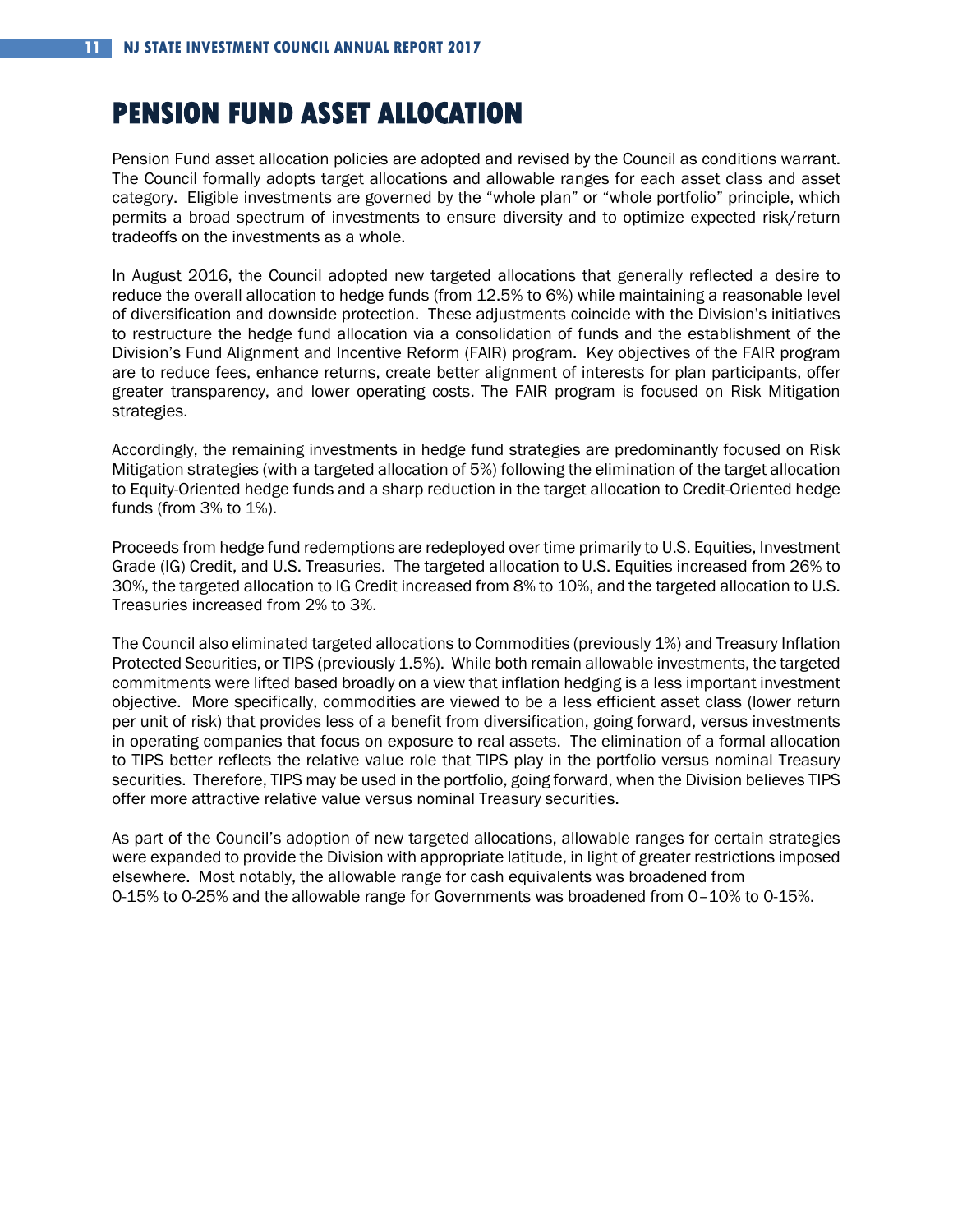### **ACTUAL ALLOCATION AS OF JUNE 30, 2017 VS. TARGETED ASSET ALLOCATION**

|                                                 | <b>Actual</b>     |               |                   |                   |                  |
|-------------------------------------------------|-------------------|---------------|-------------------|-------------------|------------------|
|                                                 | <b>Allocation</b> | <b>Target</b> | <b>Difference</b> | <b>Allocation</b> | <b>Allowable</b> |
|                                                 | %                 | %             | %                 | (\$ in millions)  | <b>Ranges</b>    |
| Absolute Return/Risk Mitigation                 | 4.22%             | 5.00%         | (0.78%)           | 3,203.84          | $0 - 8%$         |
| <b>Risk Mitigation</b>                          | 4.22%             | 5.00%         | (0.78%)           | 3,203.84          | $0 - 8%$         |
| Cash Equivalents & Short Term (1)               | 5.25%             | 5.50%         | (0.25%)           | 3,984.27          | $0 - 25%$        |
| Governments                                     | 2.85%             | 3.00%         | (0.15%)           | 2,160.08          | $0 - 15%$        |
| <b>Total Liquidity</b>                          | 8.09%             | 8.50%         | (0.41%)           | 6,144.35          | $2 - 25%$        |
| <b>Investment Grade Credit</b>                  | 9.44%             | 10.00%        | (0.56%)           | 7,170.98          | 5-20%            |
| Public High Yield                               | 1.91%             | 2.50%         | (0.59%)           | 1,453.56          | $0 - 8%$         |
| <b>Global Diversified Credit</b>                | 4.81%             | 5.00%         | (0.19%)           | 3,654.81          | $0 - 7%$         |
| Credit-Oriented Hedge Funds                     | 2.41%             | 1.00%         | 1.41%             | 1,833.79          | $0 - 5%$         |
| Debt-Related Private Equity                     | 0.91%             | 2.00%         | (1.09%)           | 690.49            | $0 - 4%$         |
| <b>Debt-Related Real Estate</b>                 | 0.59%             | 1.00%         | (0.41%)           | 446.77            | $0 - 4%$         |
| <b>Total Income</b>                             | 20.08%            | 21.50%        | (1.42%)           | 15,250.40         | 15-40%           |
| <b>Real Assets</b>                              | 2.65%             | 2.50%         | 0.15%             | 2,018.20          | $0 - 7%$         |
| <b>Equity Related Real Estate</b>               | 5.40%             | 6.25%         | (0.85%)           | 4,099.21          | 2-9%             |
| <b>Total Real Return</b>                        | 8.05%             | 8.75%         | (0.70%)           | 6,117.41          | $3 - 12%$        |
| U.S. Equity                                     | 28.24%            | 30.00%        | (1.76%)           | 21,454.35         | 15-35%           |
| Non-US Developed Markets Equity                 | 11.65%            | 11.50%        | 0.15%             | 8,852.35          | 8-20%            |
| <b>Emerging Markets Equity</b>                  | 6.39%             | 6.50%         | (0.11%)           | 4,852.45          | 5-15%            |
| <b>Equity Oriented Hedge Funds</b>              | 1.37%             | 0.00%         | 1.37%             | 1,043.41          | $0 - 5%$         |
| <b>Buyouts/Venture Capital</b>                  | 9.41%             | 8.25%         | 1.16%             | 7,150.80          | 4-12%            |
| <b>Total Global Growth</b>                      | 57.07%            | 56.25%        | 0.82%             | 43,353.36         | 45-65%           |
| Opportunistic Investments                       | 0.46%             | 0.00%         | 0.46%             | 342.11            |                  |
| Police and Fire Mortgage Program <sup>(2)</sup> | 1.52%             | 0.00%         | 1.52%             | 1,158.97          |                  |
| Other Cash and Receivables                      | 0.52%             | 0.00%         | 0.52%             | 393.99            |                  |
| <b>Total Pension Fund</b>                       | 100.00%           | 100.00%       | 0.00%             | 75.964.43         |                  |

**1 The cash aggregate comprises the two common pension fund cash accounts, in addition to the seven plan cash accounts.** 

**2. For Financial Reporting, Police and Fire Mortgage Program is considered a receivable under GASB 72. Only the Police** 

**and Fire Retirement System has exposure to the Program.**

**Totals may not equal sum of components due to rounding.**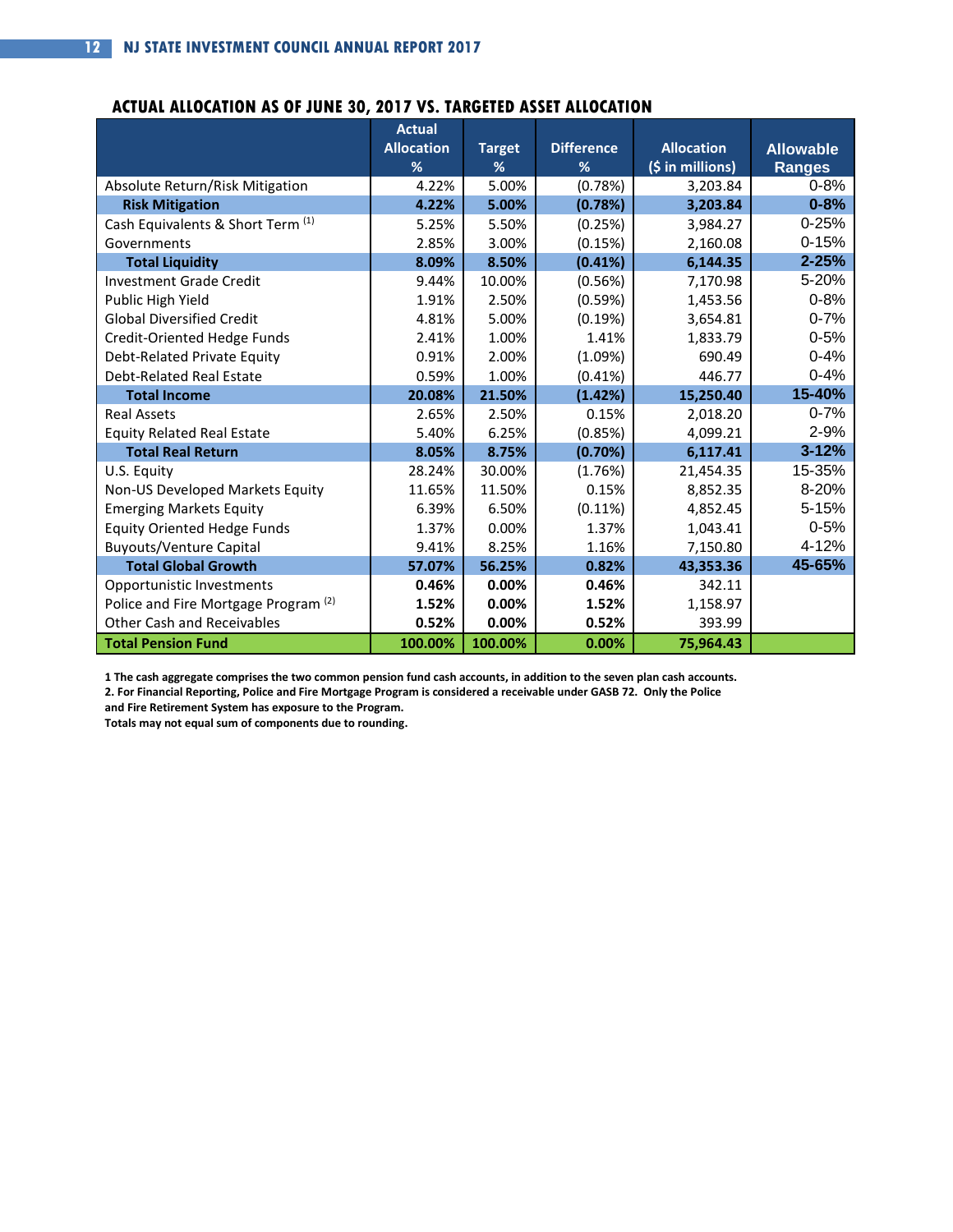



#### **PENSION FUND COMPOSITE ASSET ALLOCATION 6-YEAR HISTORY**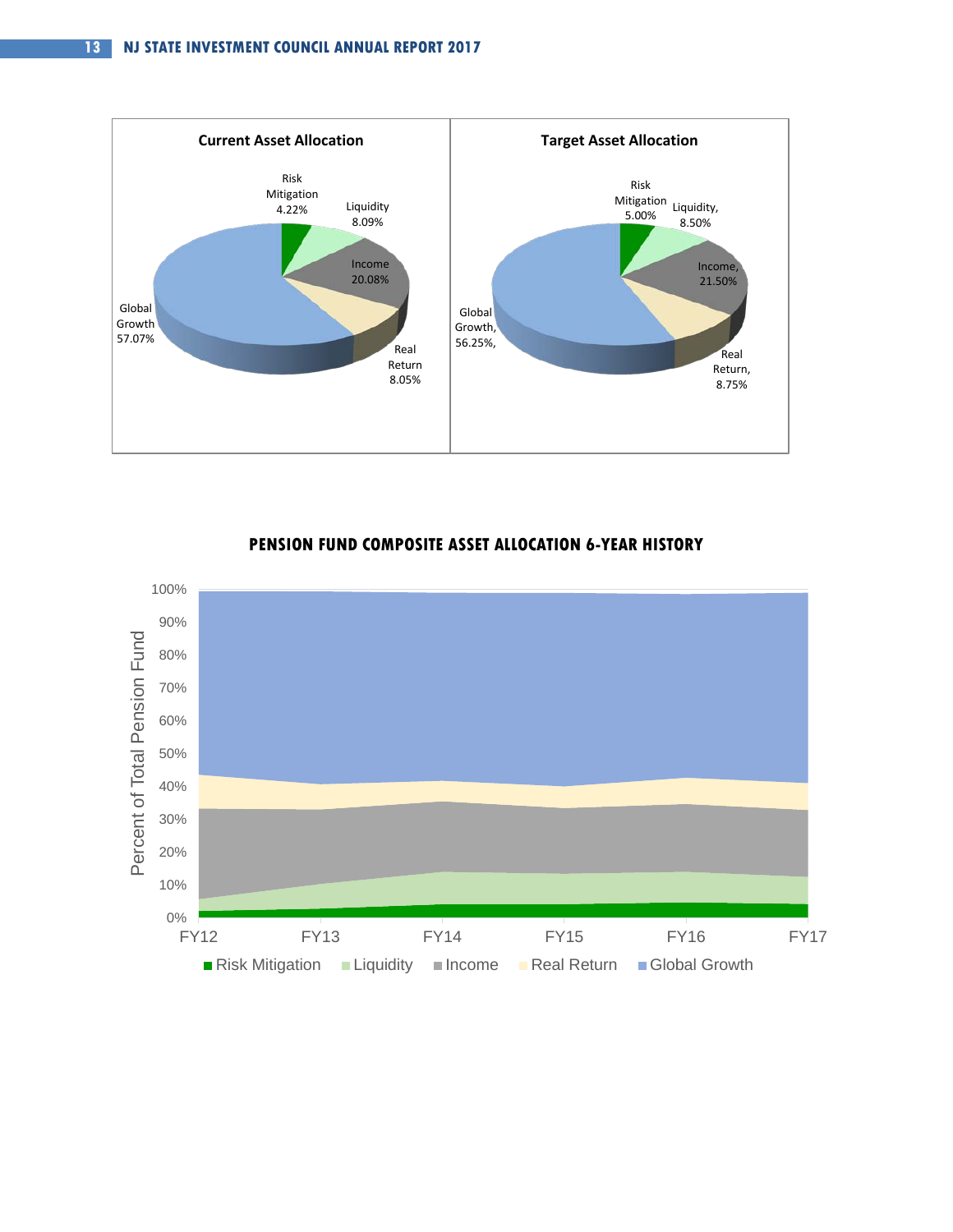### **MARKET OVERVIEW FOR FISCAL YEAR 2017**

During Fiscal Year 2017, a strengthening global economic environment and a pronounced rebound in corporate earnings led global stocks to higher valuations as the MSCI All Country World Index (ACWI) returned +18.78%.

The broad U.S. Equity Market, as measured by the Russell 3000, returned +18.50%, buoyed by strong earnings growth in early 2017, as well as expectations for fiscal stimulus, lower corporate tax rates, deregulation and increased infrastructure spending. The market was led by outsized returns in Technology (+34.79%) and Financial Services (+27.54%). From a capitalization standpoint, U.S. small cap stocks (+24.57%) outperformed large cap stocks (+18.02%) for the first time since Fiscal Year 2013.

In a reversal from the prior year, higher yielding defensive sectors were among the worst performing sectors in Fiscal Year 2017, with Consumer Staples (+2.43%) and Utilities (-1.97%) sharply lagging the broader market as expectations for higher interest rates adversely impacted those sectors. Energy (- 4.66%) realized negative returns for a third straight fiscal year as oil prices declined.

International Developed Markets (DM) also realized strong returns as the MSCI EAFE returned +20.27%, marking a sharp reversal from the prior year and the first fiscal year since Fiscal Year 2008 that the MSCI EAFE index outperformed the Russell 3000 index. DM equities were supported by more attractive valuations, renewed optimism regarding economic growth prospects, and a tapering of political risk. Outcomes in key elections spurred strong returns, particularly in France (+28.14%), as uncertainty regarding the stability of the European Union eased somewhat. Spain (+38.39%) was the best performing major DM country, largely reflecting a sharp reversal in its financial sector as markets discounted an improving outlook for credit quality and improving profitability within the banking sector. Notwithstanding favorable absolute returns in Canada (+11.68%) and the U.K. (+13.35%), relative returns lagged as Canada was adversely impacted by weak energy prices and the U.K. faced an uncertain future following its formal declaration of an exit from the European Union.

International Emerging Markets (EM) also realized strong returns (+23.75%), marking the first fiscal year since Fiscal Year 2008 that EM outperformed the MSCI EAFE index, led by Korea (+34.88%) and Taiwan (+32.85%). EM proved resilient in the midst of weak commodity prices and heightened geopolitical events, including a failed coup attempt in Turkey and presidential impeachments in Brazil and Korea. Outcomes in key European elections and easing financial sector concerns spurred strong returns in peripheral Europe, with Greece returning +50.39%. Renewed optimism in global economic growth prospects enabled China (+32.19%) to realize strong returns despite a downgrade of its sovereign ratings spurred by concerns related to increased leverage. Notwithstanding favorable absolute returns in Russia (+10.33%), relative returns lagged as they were adversely impacted by weak energy prices. Brazil (+17.00%) underperformed, realizing negative returns during Second Quarter 2017 in the midst of a government corruption scandal.

The broad Fixed Income market realized modestly negative returns as the Bloomberg Barclays U.S. Aggregate Bond Index returned -0.31%. Yields rose across the curve in anticipation of higher inflation and less policy accommodation. Investment grade credit (+1.84%) fared modestly better than Treasuries (-2.32%) as spreads narrowed. Lower quality securities significantly outperformed, rebounding from a challenging Fiscal Year 2016, as High Yield (+12.70%) spreads tightened by 230 basis points (from 594 to 364 basis points, on average).

Intermediate duration fixed income securities outperformed long duration securities in a rising interest rate environment. Long Treasuries (-7.22%) underperformed, with a return of -11.67% during Fourth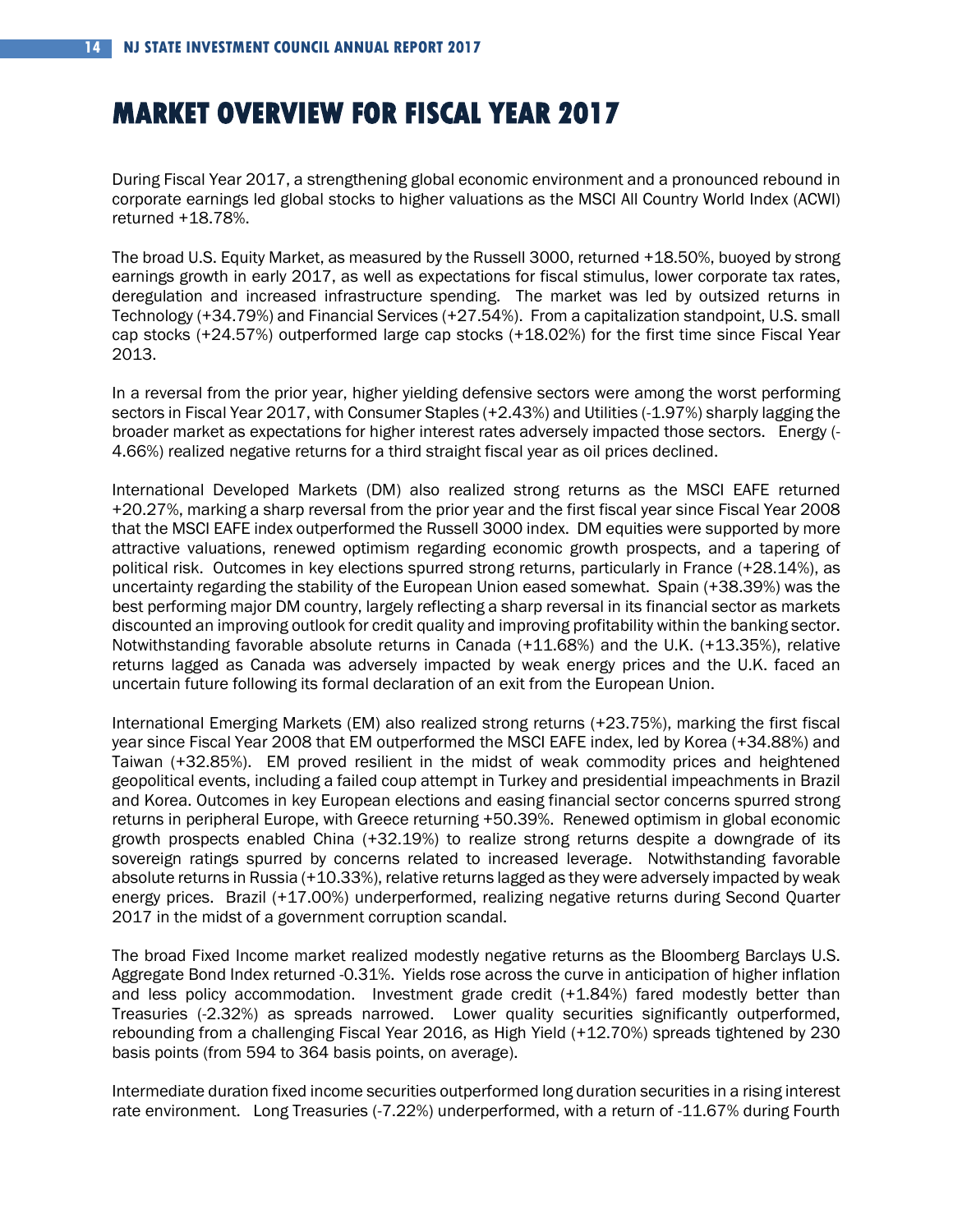Quarter Calendar 2016 as the benchmark thirty-year yield rose 75 basis points (from 2.32% to 3.07%). CCC rated corporates (+20.77%) were the best performing quality sector of the credit markets, outperforming duration-matched Treasuries by 2,156 basis points.

The weak energy sector pushed commodities lower for a third consecutive fiscal year, partially offset by a strong recovery in industrial metals as global industrial production accelerated. Brent crude oil and natural gas returned -13% and -10%, respectively. Surplus oil inventories, an insufficient response from OPEC, and a quick ramp up in production following a temporary price rebound led to a -24% peakto-trough return for crude oil from a January high to the low in June 2017.

The U.S. dollar was mixed during Fiscal Year 2017, as dollar strength in late 2016 was offset by expectations for accelerating global growth, less accommodative global monetary policy and dollar weakness during the first half of 2017. The U.S. dollar reached a 14-year high versus major currencies in late 2016, in response to expectations for fiscal stimulus, including deregulation and tax reform. In contrast, the first half of 2017 proved to be the U.S. dollar's weakest stretch since 2011. As a result, the U.S. Dollar ended largely unchanged versus a basket of major currencies, strengthening against the Japanese yen while weakening versus the Euro. Yen weakness is partly attributable to the Bank of Japan's continued extraordinary monetary policy accommodation as well as Fourth Quarter 2016 concerns of weakening trade and economic growth prospects. The Mexican peso also weakened in Fourth Quarter 2016, but managed a strong rebound during 2017, at the same time that Emerging Markets broadly realized strong returns.

Global Private Equity (+14.86%) exhibited strong performance during Fiscal Year 2017, led by a sharp rebound in Natural Resources (+21.19%) as energy prices recovered during the second half of calendar 2016. Buyout strategies (+14.55%) benefited from strong valuations, an active M&A environment, and low borrowing costs while Distressed Debt (+14.72%) strategies moved higher in conjunction with a supportive high yield market. The investment environment characterized by high equity valuations, outsized high yield returns, and low interest rates provided additional support for the private markets.

Notwithstanding low cap rates and pressure from rising global bond yields, Real Estate (+7.27%) earned favorable returns over the past year supported by a constructive fundamental backdrop, marking the eighth consecutive fiscal year of positive returns. Industrial property types and the western region of the U.S. were the best performers throughout the year, benefitting from broad patterns of changes in distribution channels and logistics as the e-commerce sector continues to expand, as well as strength in the technology sector. Continued favorable demand for high quality real estate and relatively low levels of construction kept supply in check as income producing assets remained attractive in a moderate growth economy characterized by low interest rates. The fundamental outlook remained constructive, with positive net absorption and limited new supply in most property sectors.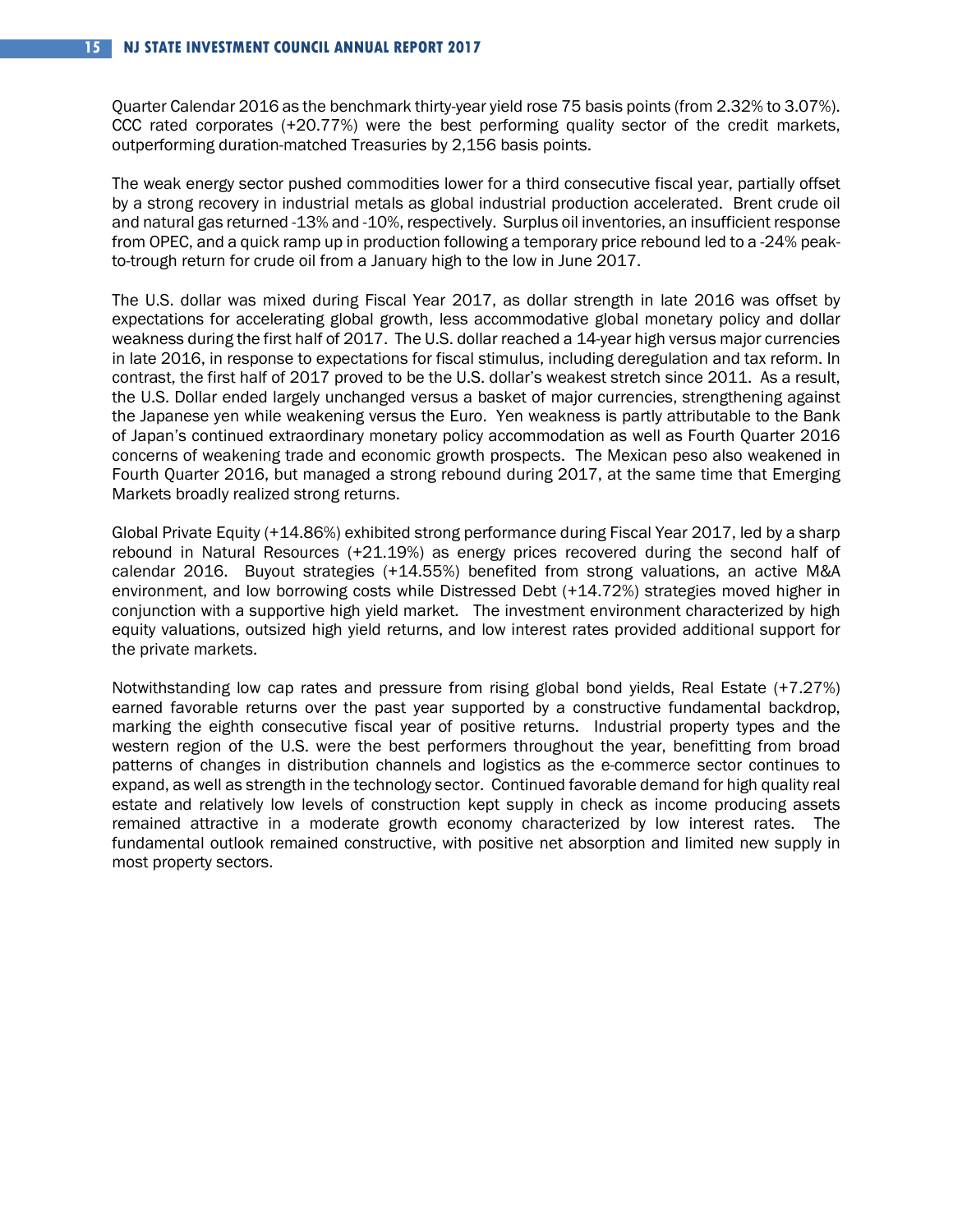### **TOTAL PENSION FUND RETURN VS. BENCHMARK**

|                                    | Annualized Returns (%) |       |       |       |         |
|------------------------------------|------------------------|-------|-------|-------|---------|
|                                    | 10<br>3<br>5           |       |       | 20    |         |
|                                    | FY17                   | Years | Years | Years | Years   |
| <b>Total Pension Fund</b>          | 13.07                  | 5.25  | 8.75  | 5.55  | 6.79    |
| Total Fund Benchmark <sup>1)</sup> | 13.14                  | 5.29  | 8.45  | 4.83  | $\star$ |

*(1) Benchmark is a weighted composite of index returns in each asset class \* Benchmark return not available for 20 year period*

- The Total Pension Fund performed in line with the Total Fund Benchmark for Fiscal Year 2017.
- For the five and ten year periods ended June 30, 2017, the Total Pension Fund outperformed the Total Fund Benchmark by 30 and 72 basis points, respectively, on an annualized basis.
- For the five and ten year periods ended June 30, 2017, the Total Pension Fund's risk-adjusted returns are in the top quartile versus the Fund's peer universe.
- Since June 30, 2010, the Total Pension Fund has experienced gains and income through investments totaling \$43.7 billion, with an annualized return of +9.09% versus +8.43% for the Total Fund Benchmark, outperforming the benchmark by 66 basis points (annualized). For a portfolio with an average balance of \$72.5 billion (the average balance of the Total Pension Fund), outperformance of 86 basis points adds an estimated \$3.4 billion of value to the portfolio over a seven year period.

### **DOMESTIC EQUITY HIGHLIGHTS OF FISCAL YEAR 2017**

|                                                  | Annualized Returns (%) |       |       |       |
|--------------------------------------------------|------------------------|-------|-------|-------|
|                                                  | 10<br>5<br>3           |       |       |       |
|                                                  | <b>FY17</b>            | Years | Years | Years |
| Domestic Equity with Cash, Hedges, Miscellaneous | 19.67                  | 8.21  | 14.08 | 7.76  |
| Domestic Equity Only (Ex Cash and hedges)        | 19.80                  | 8.22  | 14.29 |       |
| S&P 1500 Composite                               | 18.09                  | 9.51  | 14.68 | 7.34  |

- The Domestic Equity portfolio is broadly diversified by economic sector with approximately 700 publicly traded stocks. While exposure to most sectors is comparable to that of the overall market, the Division will actively overweight and underweight securities and industries in the portfolio with the objective of outperforming the benchmark.
- During Fiscal Year 2017, the Domestic Equity Portfolio returned 19.80% vs. the S&P 1500 return of 18.09%, outperforming its benchmark by 171 basis points. Nine of eleven sectors posted positive returns during the fiscal year. The S&P 1500 is a broad market index which includes large, mid and small capitalization securities. The more commonly referenced S&P 500, which returned 17.89% for the period, only includes large capitalization securities.
- Security selection was the primary factor contributing to favorable relative returns for the Domestic Equity portfolio. The information technology and financial sectors provided the highest selection contribution to portfolio performance.
- The Domestic Equity portfolio has outperformed in eleven of the past thirteen fiscal years, realizing outperformance of 60 basis points (annualized) over the same time horizon. For a portfolio with an average balance of \$23 billion (the average balance of the Domestic Equity portfolio),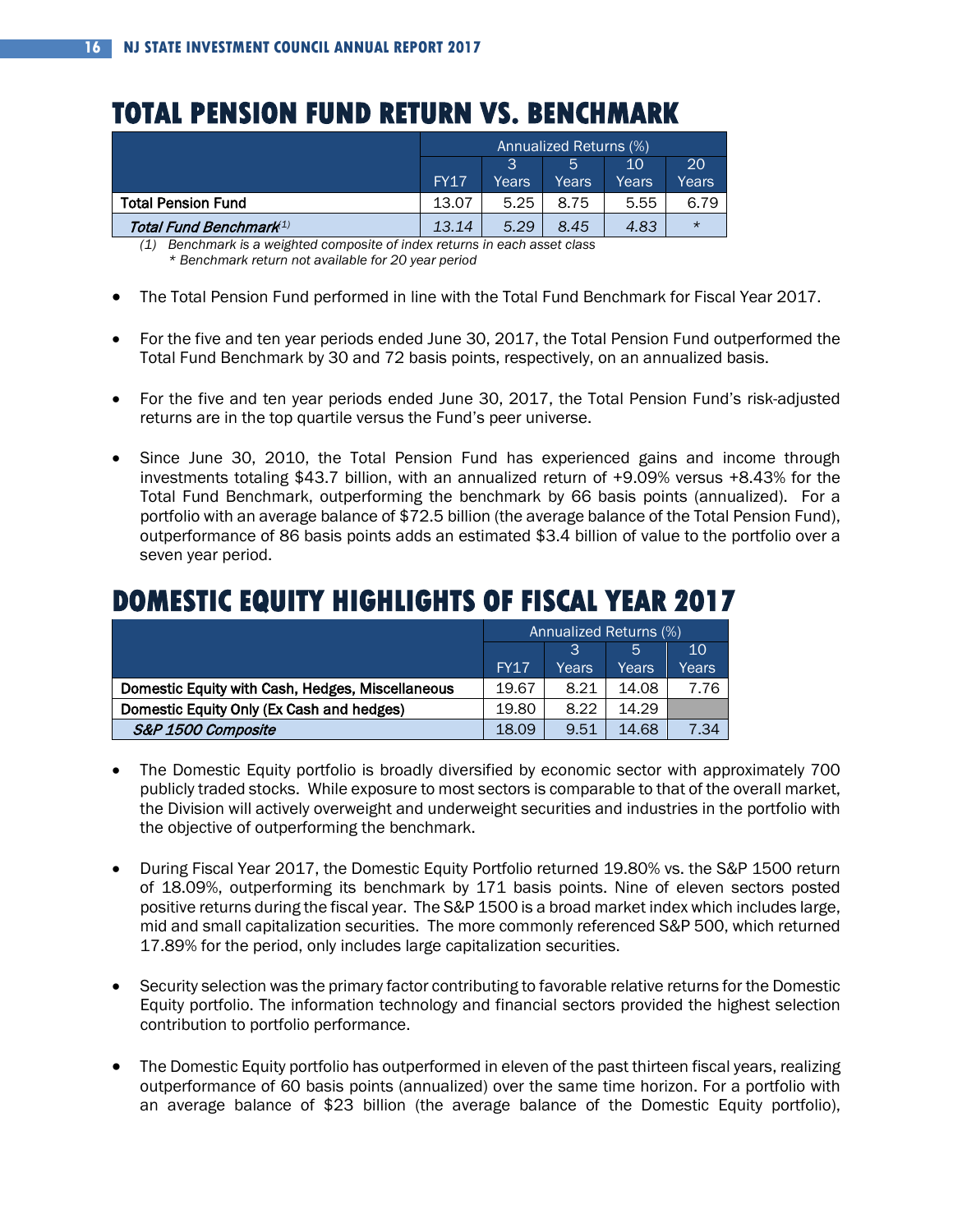outperformance of 60 basis points adds an estimated \$1.9 billion of value to the portfolio over a thirteen year period.



**SECTOR WEIGHTING OF DOMESTIC EQUITY PORTFOLIO IN COMPARISON TO S&P 1500 AS OF 6/30/17**

The top 10 holdings in the Domestic Equity portfolio represent 22.30% of the total portfolio.

| Company                 | % of Portfolio |
|-------------------------|----------------|
| <b>APPLE INC</b>        | 3.49           |
| MICROSOFT CORP          | 2.95           |
| ALPHABET INC            | 2.92           |
| <b>FACEBOOK INC</b>     | 2.41           |
| AMAZON.COM              | 2.17           |
| <b>JPMORGAN CHASE</b>   | 1.88           |
| JOHNSON & JOHNSON       | 1.87           |
| <b>FXXON MOBIL CORP</b> | 1.71           |
| <b>BANK OF AMFRICA</b>  | 1.47           |
| <b>WELLS FARGO</b>      | 1.43           |

### **TOP HOLDINGS IN DOMESTIC EQUITY PORTFOLIO AS OF JUNE 30, 2017**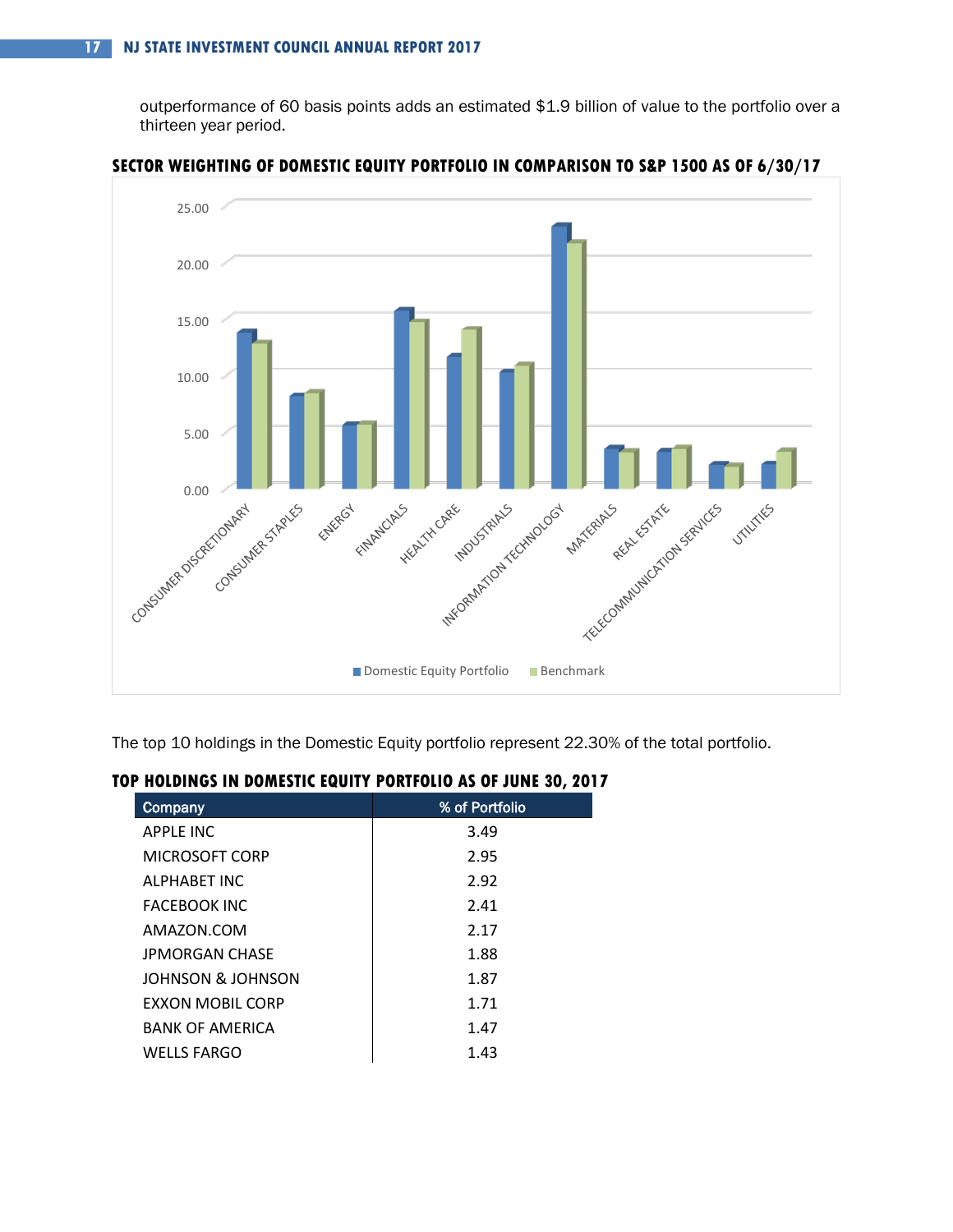### **INTERNATIONAL EQUITY HIGHLIGHTS OF FISCAL YEAR 2017**

|                                                                | Annualized Returns (%) |         |         |          |
|----------------------------------------------------------------|------------------------|---------|---------|----------|
|                                                                | <b>FY17</b>            | 3 Years | 5 Years | 10 Years |
| International Equity with Cash, Hedges, Miscellaneous          | 20.24                  | 0.90    | 6.48    | 0.50     |
| Custom International Equity Markets Benchmark <sup>(1)</sup>   | 21.21                  | 1.20    | 6.94    |          |
| <b>MSCI All Country World Index (ex U.S.)</b>                  | 20.45                  | 0.80    | 7.22    | 1.13     |
| Developed Markets Equity                                       | 19.02                  | 1.15    | 8.49    |          |
| Custom International Developed Markets Benchmark (1)           | 19.59                  | 0.87    | 8.31    |          |
| <b>Emerging Markets Equity</b>                                 | 22.69                  | 0.39    | 3.26    |          |
| Custom International Emerging Markets Benchmark <sup>(1)</sup> | 24.07                  | 1.48    | 4.33    |          |

*(1) Source: MSCI. Each benchmark is a custom index calculated by MSCI for, and as requested by the Division, based on screening criteria defined by the Division. These benchmarks exclude those securities deemed ineligible for investment under the State statutes governing investments in Iran, Sudan and companies that boycott Israel. The MSCI data is for internal use only and may not be redistributed or used in connection with creating or offering any securities, financial products or indices. Neither MSCI nor any other third party involved in or related to compiling, computing or creating the MSCI data (the "MSCI Parties") makes any express or implied warranties or representations with respect to such data (or the results to be obtained by the use thereof), and the MSCI Parties hereby expressly disclaim all warranties of originality, accuracy, completeness, merchantability or fitness for a particular purpose with respect to such data. Without limiting any of the foregoing, in no event shall any of the MSCI Parties have any liability for any direct, indirect, special, punitive, consequential or any other damages (including lost profits) even if notified of the possibility of such damages.* 

- The International Equity portfolio is broadly diversified with exposure to more than 50 countries and investments in over 2,500 publicly traded non-U.S. stocks. The International Equity portfolio includes both developed market equities and emerging market equities. The Developed Market portfolio is a composite of a passively managed optimized portfolio, ETFs, an actively managed health care portfolio, and an actively managed portfolio of international small cap securities. The Emerging Market portfolio is a composite of actively managed portfolios comprised of individual securities and ETFs. At fiscal year-end, approximately 41% of the total international equity portfolio was actively managed.
- The International Equity portfolio underperformed its custom benchmark for Fiscal Year 2017 by 97 basis points, returning 20.24% versus 21.21%. The key drivers of relative returns were the underperformance of the Emerging Markets (EM) portfolio and the underweight allocation to EM in a strong return environment. Within EM, the portfolio's underweight allocation to China adversely impacted returns as Chinese equities outperformed the broader EM universe.
- The Developed Market Equity portfolio returned 19.02% for Fiscal Year 2017, underperforming its custom benchmark return of 19.59% by 57 basis points. Sector selection adversely impacted relative returns as the portfolio's overweight allocation to more defensive sectors underperformed the broader market. The underweight allocation to the financial sector also impacted returns as the sector returned +36.5%, in response to improving bank balance sheets and financial conditions. The underweight allocation to the energy sector added value as the sector significantly underperformed the broader market.
- The EM Equity portfolio returned 22.69%, underperforming its custom benchmark return of 24.07% by 138 basis points*.* As noted above, the portfolio's underweight allocation to China was the primary driver of relative returns as China (up +26%) outperformed the broader market. Favorable security selection added value, particularly within Korea and South Africa. Specifically, security selection within the information technology, financial, consumer staples, and materials sectors partly offset the overall impact of country selection.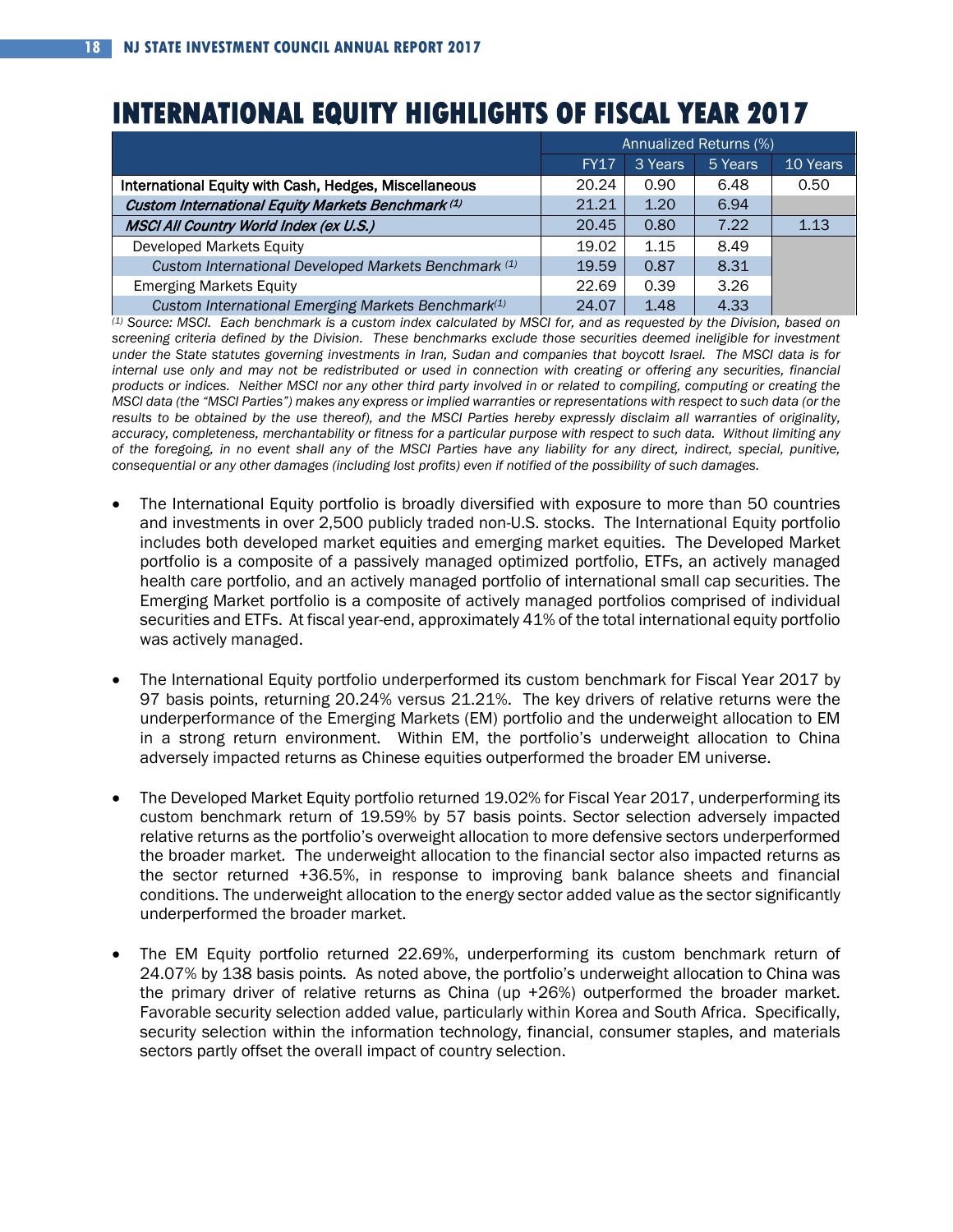

### **SECTOR WEIGHTING OF INTERNATIONAL EQUITY PORTFOLIO IN COMPARISON TO CUSTOM INTERNATIONAL EQUITY MARKETS INDEX AS OF JUNE 30, 2017**

The top 10 holdings in the International Equity portfolio represent 12.67% of the portfolio.

### **TOP HOLDINGS IN INTERNATIONAL EQUITY PORTFOLIO AS OF JUNE 30, 2017**

|                               | $%$ of           |
|-------------------------------|------------------|
| <b>Company</b>                | <b>Portfolio</b> |
| ISHARES MSCLEAFF FTF          | 2.12             |
| ISHARES MSCLTAIWAN FTF        | 1.56             |
| SAMSUNG FLECTRONICS CO LTD    | 1.44             |
| <b>ISHARES MSCI INDIA ETF</b> | 1.33             |
| <b>TENCENT HOLDINGS LTD</b>   | 1.27             |
| TAIWAN SEMICONDUCTOR SP ADR   | 1.11             |
| NESTLE SA                     | 1.07             |
| ROCHE HOLDING AG              | 0.98             |
| NOVARTIS AG                   | 0.94             |
| ALIBABA GROUP HOLDING         | 0.85             |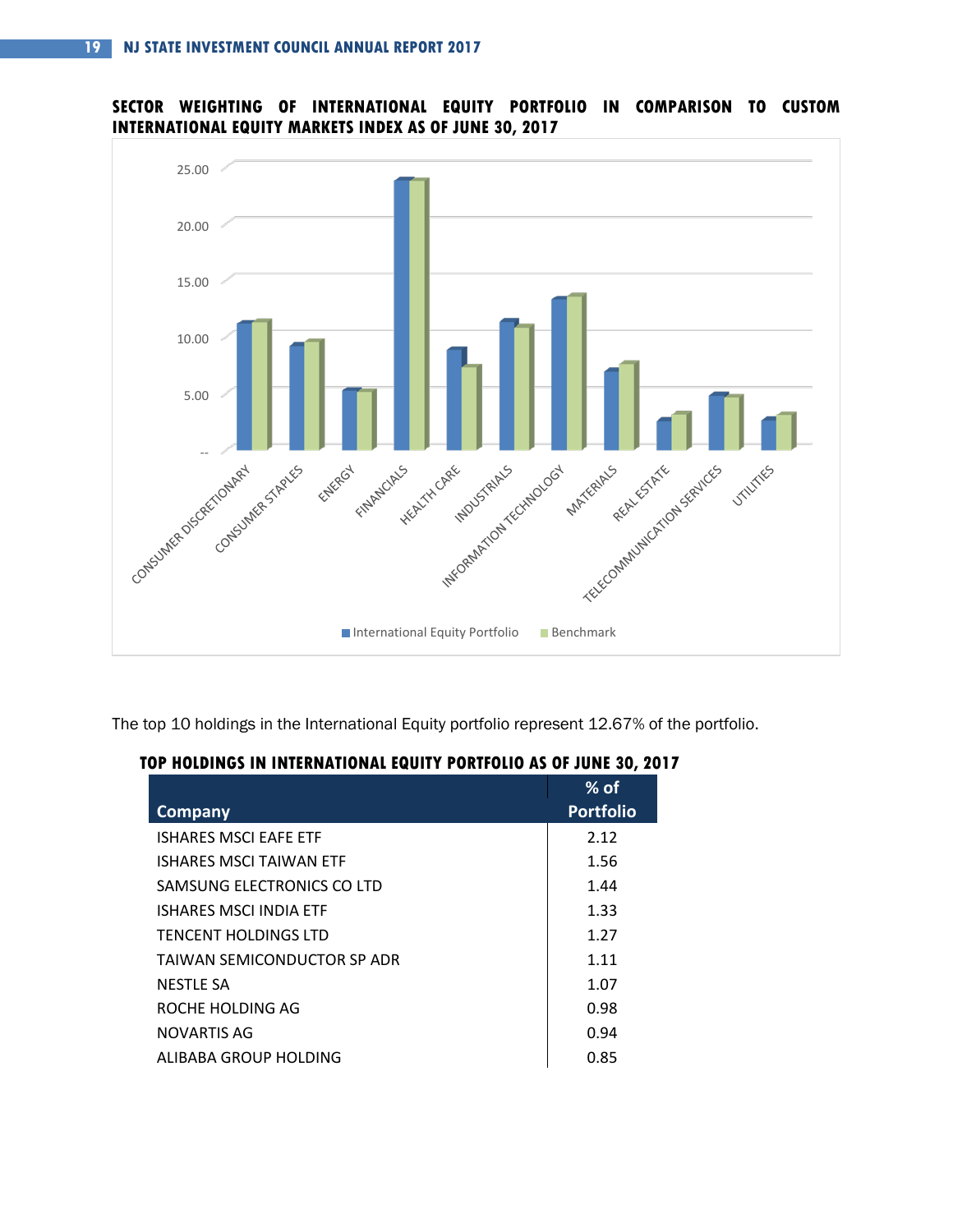|                                                 | Annualized Returns (%) |         |         |          |  |  |
|-------------------------------------------------|------------------------|---------|---------|----------|--|--|
|                                                 | <b>FY17</b>            | 3 Years | 5 Years | 10 Years |  |  |
| Fixed Income with Cash, Hedges, Miscellaneous   | 5.14                   | 3.92    | 4.20    | 7.43     |  |  |
| <b>Fixed Income Blended Benchmark</b>           | 4.89                   | 3.43    | 3.70    | 6.57     |  |  |
| Governments                                     | (2.69)                 | 0.18    | (0.51)  |          |  |  |
| <b>Custom Government Benchmark</b>              | (1.97)                 | 1.26    | 0.61    |          |  |  |
| Investment Grade Credit                         | 0.67                   | 3.13    | 3.27    |          |  |  |
| <b>Custom Investment Grade Credit Benchmark</b> | 1.01                   | 3.12    | 3.03    |          |  |  |
| Public High Yield                               | 12.24                  | 4.65    | 7.00    |          |  |  |
| Bloomberg Barclays Corp High Yield Index        | 12.70                  | 4.48    | 6.89    |          |  |  |
| Global Diversified Credit (GDC)                 | 16.46                  | 8.02    | 12.10   |          |  |  |
| Bloomberg Barclays Corp High Yield Index        | 12.70                  | 4.48    | 6.89    |          |  |  |

### **FIXED INCOME HIGHLIGHTS OF FISCAL YEAR 2017**

- The Fixed Income Portfolio is comprised of the U.S. Government portfolio (including U.S. Treasuries and Treasury Inflation Protected Securities), the Investment Grade (IG) Credit portfolio, the Public High Yield portfolio, and the Global Diversified Credit (GDC) portfolio. The IG Credit and High Yield portfolios are broadly diversified (over 900 credits) across economic sectors. As of June 30, 2017, the GDC portfolio consisted of 15 limited partnerships and a portfolio of publicly traded securities.
- The Fixed Income portfolio outperformed its custom benchmark for Fiscal Year 2017 by 25 basis points, returning 5.14% versus 4.89%. The key driver of relative returns was outperformance within the GDC portfolio, offset by underperformance in the IG Credit and U.S. Government portfolios.
- GDC and Public High Yield were the top performing sectors within the Fixed Income asset class. The allocation to GDC continues to benefit from attractive risk-return investment opportunities that have arisen from regulatory changes in the lending market. Outperformance was driven by favorable returns across bank loans, middle-market lending, structured credit products and opportunistic credit mandates.
- Favorable returns within the GDC portfolio were partly offset by yield curve positioning within the U.S. Government and IG Credit portfolios. The Fixed Income portfolio was underweight long credit and emphasized long Treasuries to gain duration exposure. This structure underperformed as corporate spread curves flattened sharply and the Treasury yield curve steepened.
- The Fixed Income portfolio has outperformed its benchmark index in eight of the last 10 fiscal years, realizing outperformance of 86 basis points (annualized) over the same horizon. For a portfolio with an average balance of \$18 billion (the average balance of the Fixed Income portfolio), outperformance of 86 basis points adds an estimated \$1.6 billion of value to the portfolio over a ten-year period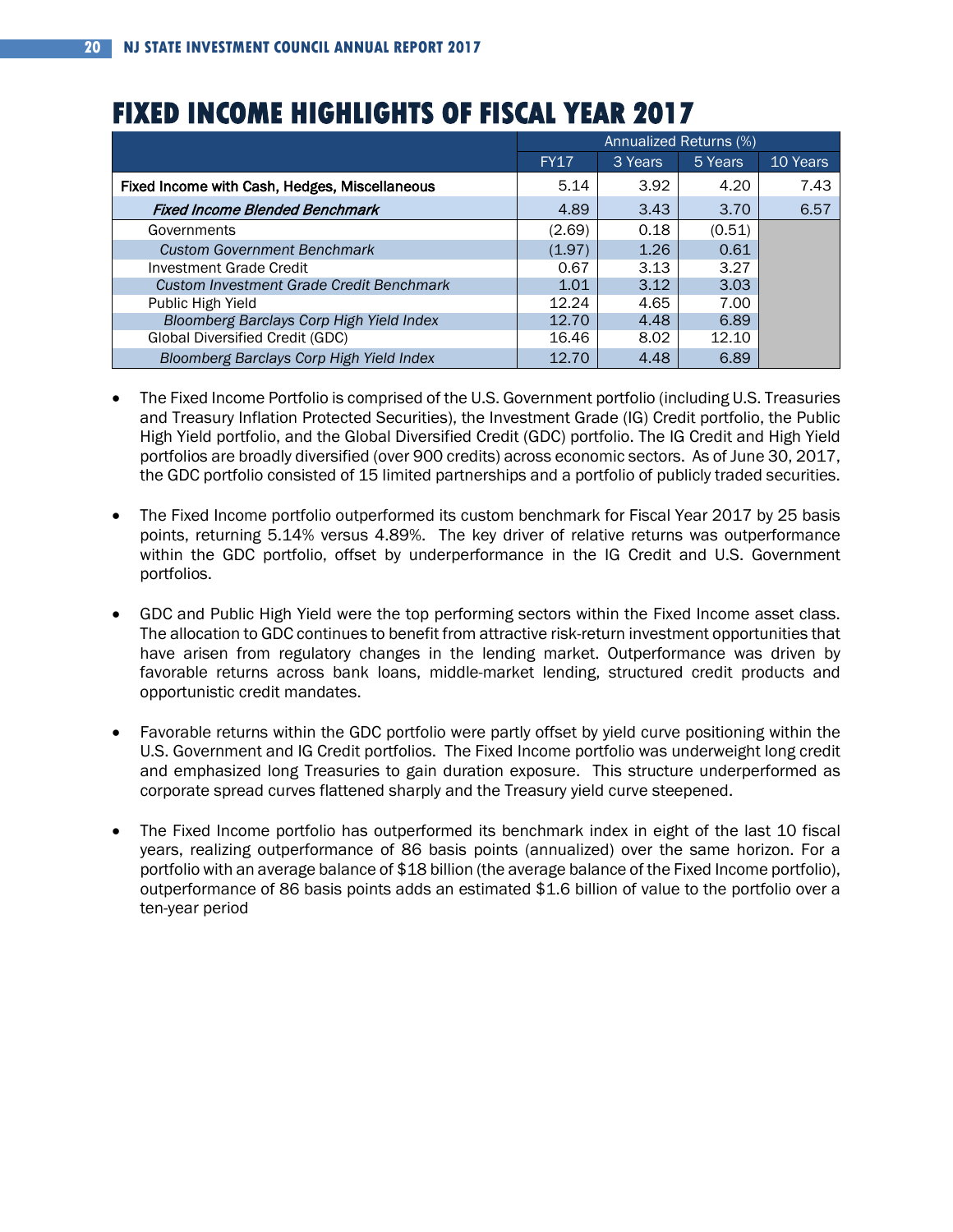### **PRIVATE EQUITY HIGHLIGHTS OF FISCAL YEAR 2017**

|                                   | Annualized Returns (%) |       |       |       |  |  |  |
|-----------------------------------|------------------------|-------|-------|-------|--|--|--|
|                                   | 10<br>З<br>5           |       |       |       |  |  |  |
|                                   | <b>FY17</b>            | Years | Years | Years |  |  |  |
| <b>Private Equity</b>             | 12.66                  | 12.08 | 14.91 | 8.49  |  |  |  |
| Cambridge Associates Benchmark(1) | 14.10                  | 9.14  | 11.82 | 941   |  |  |  |

(1) Reported on a one-quarter lag

- As of June 30, 2017, the Private Equity portfolio, including Buyouts/Venture Capital, Debt-Related Private Equity and Opportunistic Private Equity, had a market value of \$8.2 billion and consisted of investments in 115 limited partnerships and co-investments vehicles. The Pension Fund committed a total of \$886 million to six new Private Equity partnerships in Fiscal Year 2017.
- The Private Equity portfolio is broadly diversified across a wide range of private equity limited partnerships and co-investment opportunities. Private equity investment agreements specify the investment horizon, with a wide range of possible time periods. The typical investment time period for private equity investment agreements is 10-12 years.
- During Fiscal Year 2017, the Private Equity portfolio returned 12.66%, underperforming the benchmark by 144 basis points. The co-investment and venture capital portfolios were the best performing portfolios during the fiscal year, returning 15.04% and 12.63%, respectively.
- As of June 30, 2017, the Total Value Multiple for the Private Equity Portfolio was increased from 1.45x to 1.48x, during the fiscal year. The Total Value Multiple measures the portfolio's current market value plus distributions, divided by contributions. In the case of the Private Equity Portfolio, the current value of the remaining investments plus all distributions received to date is 48% greater than the amount of contributions.
- The Pension Fund contributed \$1.07 billion to various Private Equity portfolio funds and received distributions totaling \$1.51 billion from funds in the portfolio during the fiscal year. In Fiscal Years 2016 and 2015, the Pension Fund contributed \$1.18 billion and \$1.16 billion, respectively, to various Private Equity portfolio funds and received distributions of \$1.64 billion and \$2.05 billion, respectively, from funds in the portfolio. Over the trailing six years, the Private Equity portfolio has been cash flow positive, with \$10.6 billion in distributions and \$8.4 billion in contributions.

### **REAL ESTATE HIGHLIGHTS OF FISCAL YEAR 2017**

|                             | Annualized Returns (%) |       |       |       |  |  |
|-----------------------------|------------------------|-------|-------|-------|--|--|
|                             | З<br>10<br>5           |       |       |       |  |  |
|                             | <b>FY17</b>            | Years | Years | Years |  |  |
| <b>Real Estate</b>          | 7.79                   | 10.06 | 11.36 | 2.92  |  |  |
| NCREIF(ODCE) <sup>(1)</sup> | 7.36                   | 10.77 | 11.15 | 6.74  |  |  |

(1) Reported on a one-quarter lag

• As of June 30, 2017, the Real Estate portfolio, including Equity-Related Real Estate and Debt-Related Real Estate, had a market value of \$4.5 billion and consisted of investments in 53 limited partnerships that invest in global opportunities, as well as investments in publicly traded REIT securities. The Pension Fund committed a total of \$250 million to three Real Estate partnerships in Fiscal Year 2017.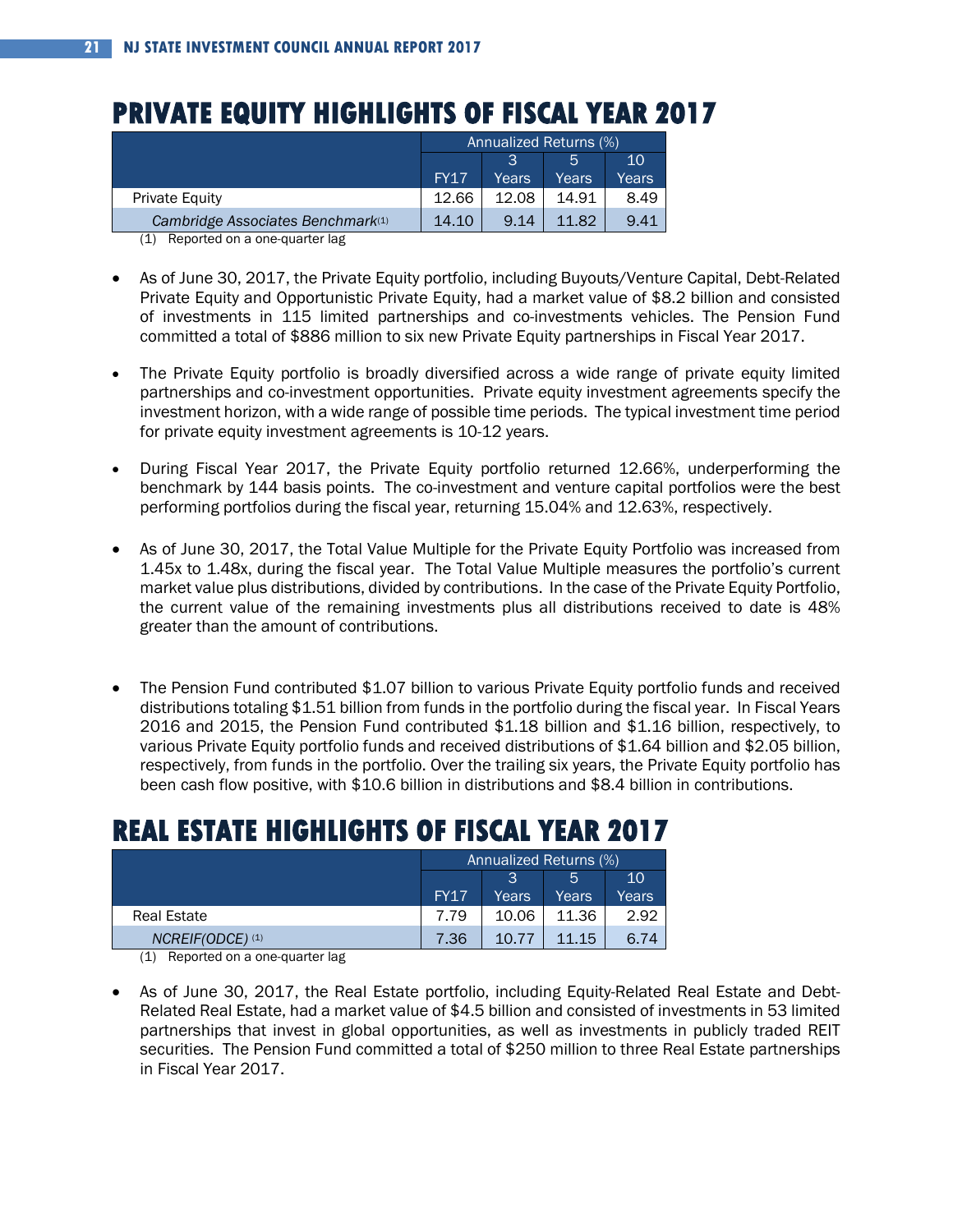- During Fiscal Year 2017, the Real Estate portfolio returned 7.79%, outperforming the benchmark by 43 basis points.
- Within the Real Estate portfolio, non-core investment strategies added value, while favorable returns were partially offset by the impact of a strong U.S. dollar on certain non-U.S. real estate fund holdings. Approximately 40% of the Real Estate portfolio is non-U.S. dollar denominated.
- As of June 30, 2017, the Total Value Multiple for the private investments in the Real Estate portfolio increased marginally, from 1.40x to 1.41x, versus the start of the fiscal year. The Total Value Multiple measures the portfolio's current market value plus distributions, divided by contributions. In the case of the Real Estate Portfolio, the current value of the remaining investments plus all distributions received to date is 41% greater than the amount of contributions.
- The Real Estate portfolio continues to be cash flow positive. The Pension Fund contributed \$722 million to various Real Estate portfolio funds and received distributions totaling \$863 million from funds in the portfolio during the fiscal year. In Fiscal Years 2016 and 2015, the Pension Fund contributed \$664 million and \$696 million, respectively, to various Real Estate portfolio funds and received distributions of \$723 million and \$1.3 billion, respectively, from funds in the portfolio.

### **RISK MITIGATION STRATEGIES, CREDIT AND EQUITY-ORIENTED HEDGE FUND HIGHLIGHTS OF FISCAL YEAR 2017**

|                                                | Annualized Returns (%) |       |       |       |  |
|------------------------------------------------|------------------------|-------|-------|-------|--|
|                                                | 10<br>З<br>5           |       |       |       |  |
|                                                | <b>FY17</b>            | Years | Years | Years |  |
| Risk Mitigation Strategies, Equity and Credit- |                        |       |       |       |  |
| Oriented Hedge Funds                           | 7.99                   | 2.20  | 5.84  | 2.98  |  |
| HFRI Fund of Funds Composite <sup>(1)</sup>    | 6.02                   | 1.90  | 3.81  | 0.94  |  |

(1) Reported on a one-month lag.

- As of June 30, 2017, the composite of Risk Mitigation (Absolute Return) Strategies, Credit-Oriented Hedge Funds and Equity-Oriented Hedge Funds had a combined market value of \$5.9 billion and consisted of investments in 43 limited partnerships.
- The composite returned 7.99% and outperformed the HFRI Fund of Funds Composite by 197 basis points for the fiscal year. Favorable relative returns were driven by Event Driven and Activist strategies resulting, in part, from increased corporate actions and M&A activity.
- The Division has made significant progress in its divestiture program from all Equity-Oriented Hedge Funds and most Credit-Oriented Hedge Funds. During Fiscal Year 2017, the Pension Fund redeemed \$3.7 billion from 12 funds. The Division anticipates that the divestiture program announced in August 2016 will be completed by the end of Fiscal Year 2018.

During Fiscal Year 2017, the Pension Fund initiated and implemented a new program called Fund Alignment and Incentive Reform ("FAIR") initiative within its Risk Mitigation Strategies portfolio. Key objectives of the FAIR program are to reduce fees, enhance returns, create better alignment of interests for plan participants, offer greater transparency, and lower operating costs. The initial commitment to the FAIR program was \$500 million.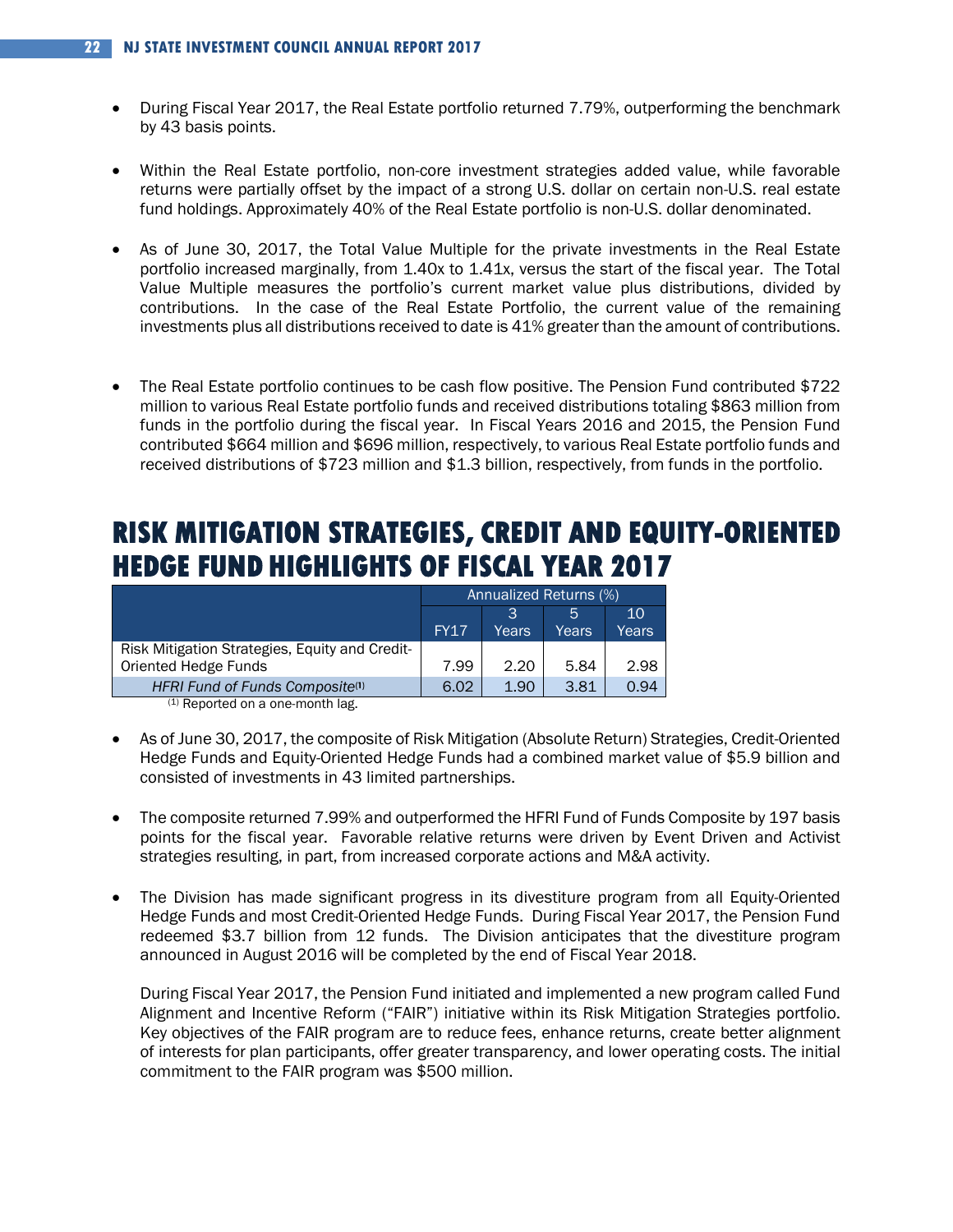### **REAL ASSET HIGHLIGHTS OF FISCAL YEAR 2017**

|                                               | Annualized Returns (%) |         |         |  |  |  |
|-----------------------------------------------|------------------------|---------|---------|--|--|--|
|                                               | <b>FY17</b><br>3 Years |         |         |  |  |  |
| Real Assets                                   | 5.70                   | $-3.29$ | $-0.34$ |  |  |  |
| <b>Bloomberg Commodity Index Total Return</b> | $-6.50$                | -14.81  | $-9.25$ |  |  |  |

- As of June 30, 2017, the Real Assets portfolio is invested in 17 funds with diversified strategies and in publicly traded securities and ETFs. During Fiscal Year 2017, the Pension Fund did not make new commitments in the Real Asset portfolio.
- During Fiscal Year 2017, the Real Assets portfolio returned 5.7%, outperforming the Bloomberg Commodity Index by 1,220 basis points.
- Within the Real Assets portfolio, the Pension Fund benefited from global diversification and from partnering with managers able to capitalize on tactical opportunities within the space. Active ownership and operation of the underlying portfolio companies and investments resulted in outperformance versus passive commodity ownership.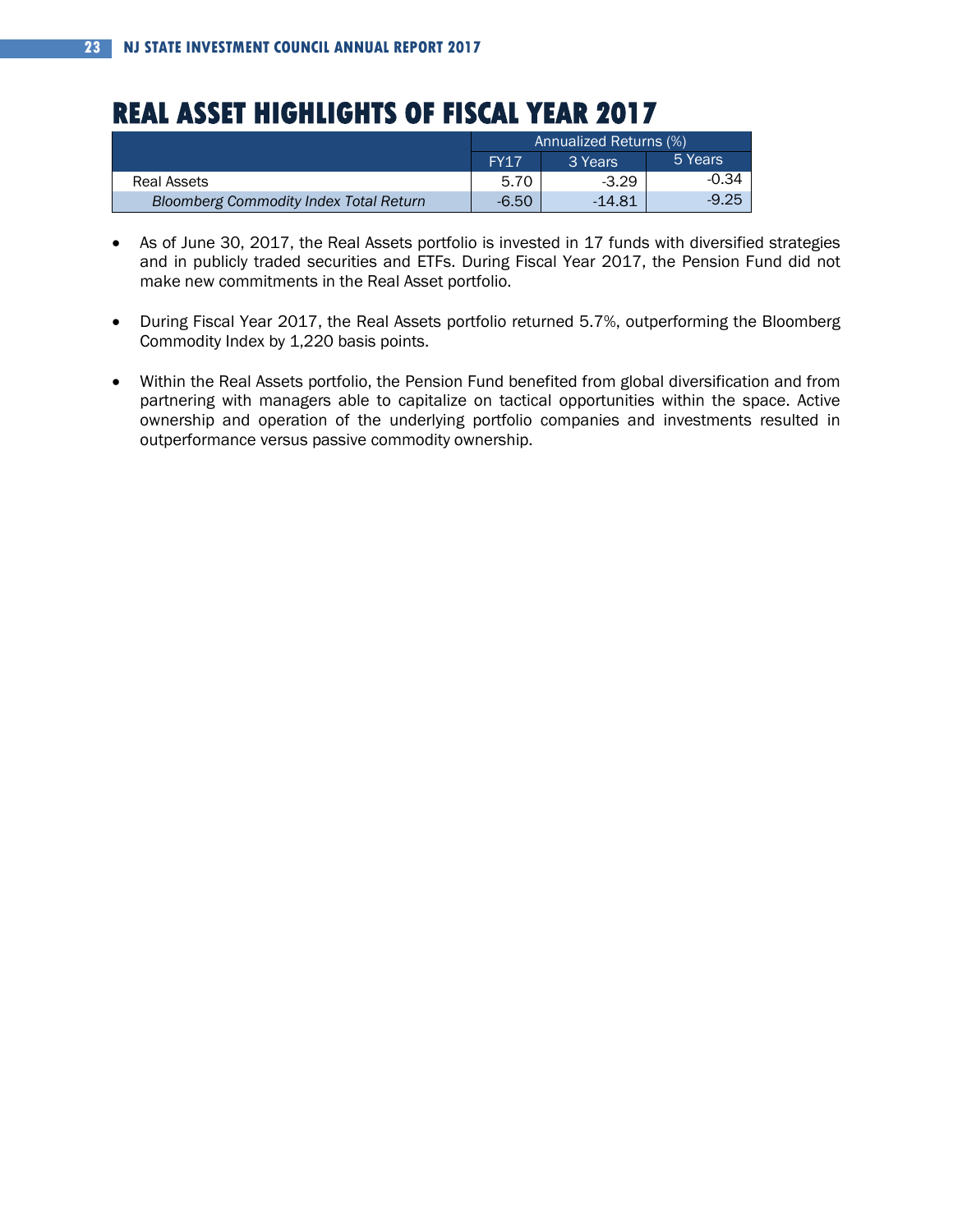### **CASH MANAGEMENT FUND**

|                                         | Returns $(1)$ (%) |       |       |  |  |  |
|-----------------------------------------|-------------------|-------|-------|--|--|--|
|                                         |                   | 5     |       |  |  |  |
|                                         | <b>FY17</b>       | Years | Years |  |  |  |
| Cash Mgt. Fund - State Participants     | 0.61%             | 0.35% | 0.26% |  |  |  |
| Cash Mgt. Fund - Non-State Participants | 0.56%             | 0.29% | 0.20% |  |  |  |
| 91 Day U.S. Treasury Bills (Daily)      | 0.49%             | 0.23% | 0.17% |  |  |  |

 $<sup>(1)</sup>$  Returns represent the annual rate for the period based on the average daily rate of return.</sup>

- From December 2015 through June 2017, the Federal Open Market Committee (FOMC) raised its target for the Federal Funds rate from a range of 0% - 0.25% to a range of 1.00% - 1.25%. These increases led to higher short term rates, resulting in higher returns for Fiscal Years 2016 and 2017.
- The Non-State participants' return is reduced by an Administrative Expense Fund Fee (0.05% per year), a Reserve Fund Fee (0.01% per year) and the proportionate share of gain on investment transactions realized which is credited to the Reserve Fund. The Administrative Expense Fund Fee is used to reimburse the State of New Jersey for administrative and custodial fees of the Fund. Council Regulations provide that the Reserve Fund will be charged, to the extent that funds are available, with the proportionate share of Non-State participant losses occasioned by the bankruptcy of an issuer or any loss realized upon the sale of an investment held by the Cash Management Fund. The Reserve Fund fees are reinvested and participate in the Cash Management Fund.
- The net assets of the Cash Management Fund were \$14.3 billion as of June 30, 2017 compared to \$11.8 billion as of June 30, 2016. The difference is the result of changes in net participant deposits, which are at the discretion of the participants.

|                                      | Percentage | (000'S)      |
|--------------------------------------|------------|--------------|
| <b>US TREASURY OBLIGATIONS</b>       | 67.35%     | 9,646,232    |
| <b>COMMERCIAL PAPER</b>              | 12.57%     | 1,800,185    |
| <b>CERTIFICATES OF DEPOSIT</b>       | 11.67%     | 1,671,886    |
| <b>CORPORATE BONDS</b>               | 4.30%      | 616,358      |
| <b>GOVERNMENT AGENCY OBLIGATIONS</b> | 4.11%      | 588,598      |
| TOTAL                                | 100.00%    | \$14,323,259 |

#### **CASH MANAGEMENT PORTFOLIO (1) DETAIL AS OF JUNE 30, 2017**

(1)Excludes receivables and payables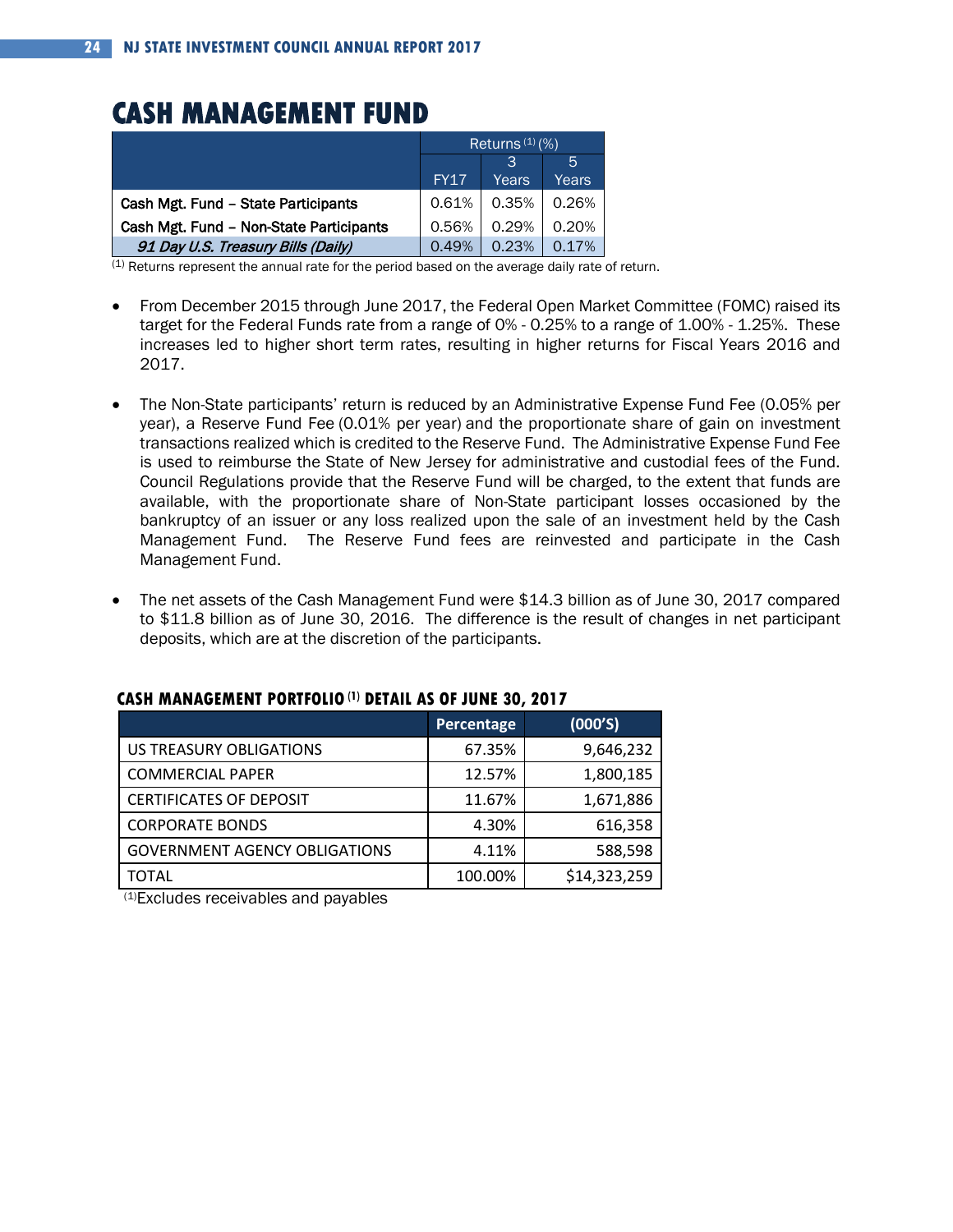### **COSTS OF MANAGEMENT**

All investment returns for the Pension Fund and the various asset classes are reported net of external fees and costs associated with investing the assets. The Division strives to minimize cost while at the same time investing the assets in a manner that will generate attractive risk-adjusted returns. As of June 30, 2017, approximately 74% of the net assets of \$87.6 billion of all funds under Division management are managed by in-house staff at very low cost. New Jersey has one of the highest percentages of internally managed assets among all public pension funds in the United States. When the Division believes it is in the best interest of Plan participants, it employs the services of external fund managers for strategies in which the Division does not possess the resources or expertise.

The Division and the Council are both committed to demonstrating industry leadership in transparency and have been recognized for doing so. In recent years, the Division and the Council have made significant enhancements to the level of detail disclosed related to the cost of investments. Starting in Fiscal Year 2014, the Council began to include performance allocation for all investment vehicles. The Council further expanded the information provided with regard to fees, expenses and performance allocation in Fiscal Year 2015 to include information at the fund-of-fund manager level, as well as for the underlying funds, in situations where fund-of-fund structures are used. During Fiscal Year 2017, the Division completed a project to capture and report historical fees and performance allocations under a consistent reporting methodology for each of the six previous fiscal years.

While we believe the reporting enhancements improve transparency, the expanded formats are not comparable to prior Council annual reports and, therefore, comparisons to reports prior to Fiscal Year 2016 are not meaningful.

In total, costs to manage the portfolios were \$437.8 million, or 0.50% of assets under management for Fiscal Year 2017.

The Division paid \$392.2 million in management fees and expenses in Fiscal Year 2017 to managers within the Alternative Investment Program (AIP) that includes private equity funds, real estate funds, real asset funds, opportunistic funds, hedge funds and global diversified credit funds. As of June 30, 2017, the value of the AIP was \$22.9 billion.

The Division paid an additional \$28.2 million to the advisers of a portion of its emerging market equity, international small cap equity and high-yield fixed income portfolios in Fiscal Year 2017. Investments in these portfolios totaled \$6.6 billion as of June 30, 2017.

Operating expenses for staff compensation, overhead and equipment were \$12.1 million for the fiscal year, and represent about 2.8% of fees and expenses. Remaining expenses, which include fees for consulting services, custodial banking and legal services, are included in the chart below.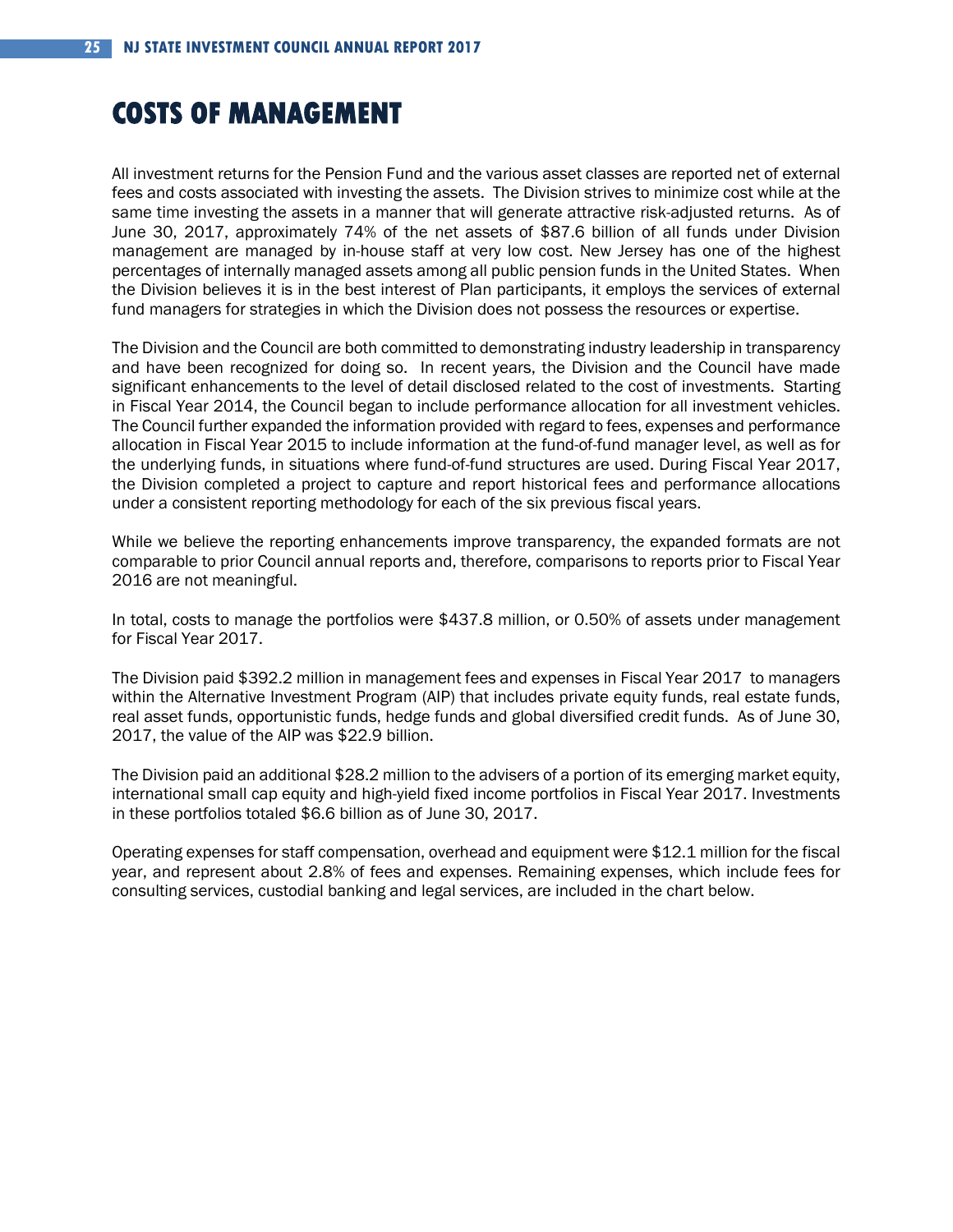|                                                    | Fiscal Year<br>Ended<br>June 30, 2017 |
|----------------------------------------------------|---------------------------------------|
| Fees & Expenses:                                   |                                       |
| Private Equity Funds <sup>1</sup>                  | \$135.8                               |
| Hedge Funds <sup>1</sup>                           | 100.0                                 |
| Real Estate Funds <sup>1</sup>                     | 67.9                                  |
| Global Diversified Credit Funds <sup>1</sup>       | 48.5                                  |
| Real Asset Funds <sup>1</sup>                      | 33.9                                  |
| Opportunistic Funds <sup>1</sup>                   | 6.1                                   |
| Subtotal                                           | 392.2                                 |
| High-Yield, Small Cap and Emerging Market Advisers | 28.2                                  |
| <b>Division Operations</b>                         | 12.1                                  |
| <b>Consulting Fees</b>                             | 2.3                                   |
| <b>Custodial Banking Fees</b>                      | 1.9                                   |
| Legal Fees                                         | 1.1                                   |
| Total                                              | \$437.8 million                       |
| Total net assets under management at 6/30/17       | \$87.6 billion                        |
| Cost as a percentage of assets under management    | 0.50%                                 |
| Cost per each \$100 under management               | 50 cents                              |

 **Total may not equal sum of components due to rounding** <sup>1</sup> Alternative Investment Program fees and expenses are based on information provided by the manager.

#### PERFORMANCE ALLOCATIONS

As noted above, the Council provides detailed information about the performance allocation earned by the managers of the funds in which the Division invests in this Annual Report, as part of its commitment to transparency. By way of background, investment fund managers may earn a performance allocation or share of the investment profits, also known as carried interest, if certain conditions and objectives are met. Typically a private equity limited partner (e.g., the New Jersey Pension Fund) must receive a preferred return, often 8%, before the general partner can collect a performance allocation. When negotiating investment agreements, the Division is committed to negotiating preferential terms that incentivize strong performance, provide the Division with meaningful governance rights, and ensure the alignment of interests.

The table below summarizes the returns, net profits earned by the Pension Fund, fees and expenses, and profit allocation for the AIP for Fiscal Year 2017. For the year, fees and expenses equated to 1.54% of estimated average gross assets, well below the frequently cited headline amount of 2%. Performance allocation was 8.66% of gross profit for the year.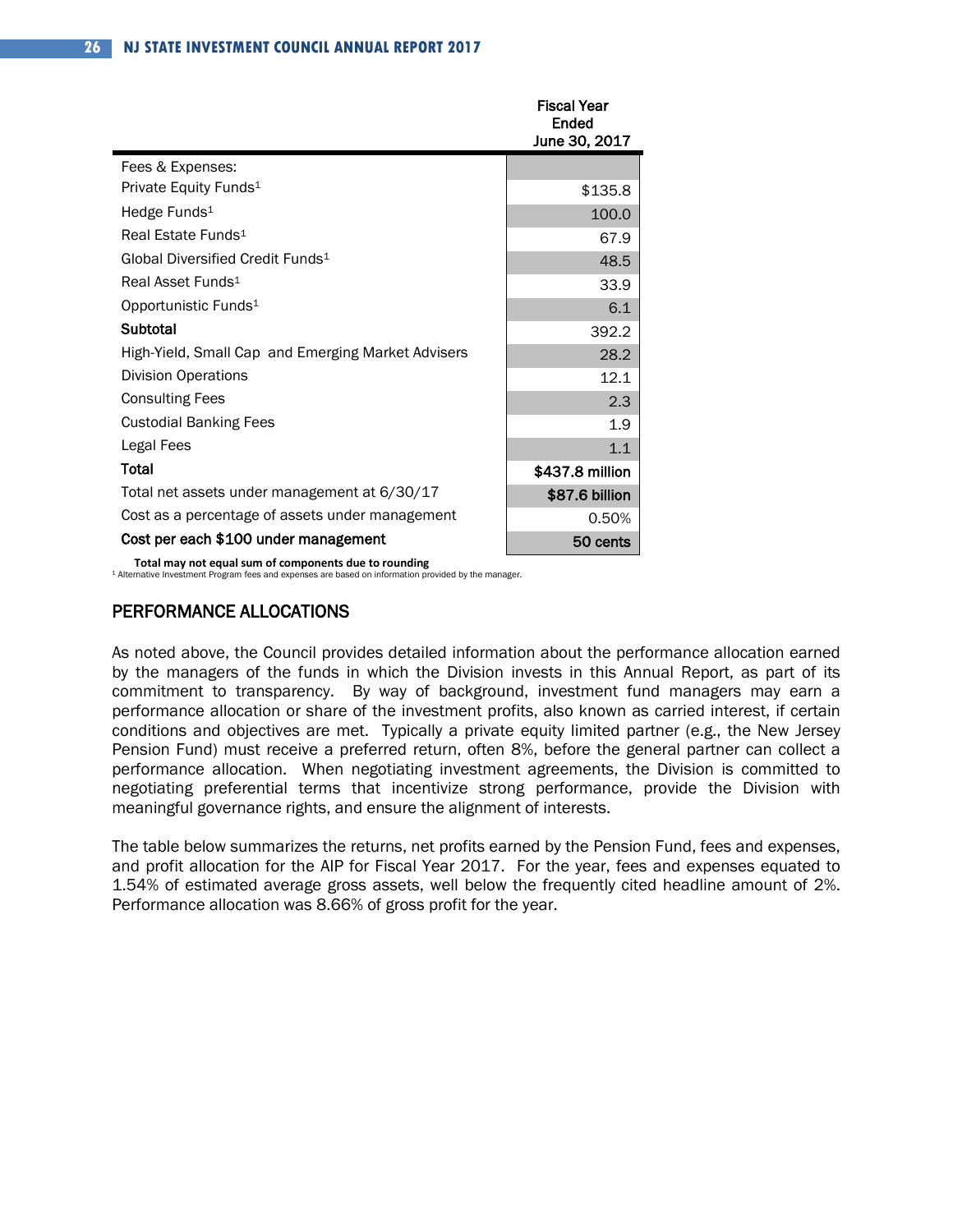#### (\$ in millions)

|                                  |    |                                                        |   |                  |    |                  |                                  | <b>Fees &amp; Expenses</b> |               |                          | <b>Profit Allocation</b> |                            |                          |
|----------------------------------|----|--------------------------------------------------------|---|------------------|----|------------------|----------------------------------|----------------------------|---------------|--------------------------|--------------------------|----------------------------|--------------------------|
|                                  |    | <b>Estimated</b>                                       |   |                  |    |                  |                                  |                            |               |                          |                          |                            |                          |
|                                  |    | Average<br><b>Gross Assets Gross Profit Net Profit</b> |   | <b>Estimated</b> |    | <b>Estimated</b> | <b>FY17 Net</b><br><b>Return</b> |                            | <b>Amount</b> | As % of<br><b>Assets</b> | <b>Amount</b>            | As $%$ of<br><b>Assets</b> | As % of<br><b>Profit</b> |
| Private Equity                   | Ś. | 7.599.3                                                | Ś | 1.124.1          | S. | 898.1            | 12.66%                           | Ŝ.                         | 135.8         | 1.79%                    | 90.2<br>Ŝ.               | 1.19%                      | 8.03%                    |
| Real Estate                      |    | 4.679.9                                                |   | 488.6            |    | 347.7            | 7.79%I                           |                            | 67.9          | 1.45%                    | 73.0                     | 1.56%                      | 14.93%                   |
| Real Assets                      |    | 2,139.6                                                |   | 160.5            |    | 124.9            | 5.70%                            |                            | 33.9          | 1.58%                    | 1.6                      | 0.08%                      | 1.02%                    |
| Opportunistic                    |    | 325.7                                                  |   | 47.8             |    | 41.7             | 15.18%                           |                            | 6.1           | 1.87%                    | 0.0                      | 0.00%                      | 0.00%                    |
| Hedge Funds <sup>1</sup>         |    | 7.469.8                                                |   | 758.4            |    | 592.1            | 7.99%                            |                            | 100.0         | 1.34%                    | 66.3                     | 0.89%                      | 8.75%                    |
| <b>Global Diversified Credit</b> |    | 3.290.6                                                |   | 584.0            |    | 492.8            | 16.46%                           |                            | 48.5          | 1.48%                    | 42.6                     | 1.30%                      | 7.30%                    |
| Total                            |    | 25.504.9                                               |   | 3.163.3          |    | 2.497.3          | 10.12%                           | S.                         | 392.2         | 1.54%                    | \$273.8                  | 1.07%                      | 8.66%                    |

 $^{\rm 1}$  Hedge Funds Profit Allocation has been adjusted to reflect \$14.1 million in accrued incentive fees that were reported as paid in Fiscal Year 2016.

### COSTS ASSOCIATED WITH THE ALTERNATIVE INVESTMENT PROGRAM

The large majority of the fees and expenses for assets under management are incurred by the AIP. These types of investment vehicles are typically more complex, require greater resources, and therefore are more expensive to manage relative to traditional asset classes (e.g., public stocks and bonds). When performance allocation is included in total fees and expenses, the costs associated with the AIP are higher.

While more costly, the AIP provides important investment benefits for the Pension Fund, including a long-term performance advantage (net of all fees) on both an absolute and risk-adjusted basis, enhanced portfolio diversification, and better downside protection. Moreover, certain strategies within the AIP provide exposure to rapidly growing segments of the global market which are not investable in the public market.

The table below provides a comparison of costs associated with the AIP in Fiscal Years 2016 and 2017. As compared to 2016, fees and expenses were higher by \$14.8 million, primarily driven by an increase in fees and expenses for real estate and global diversified credit. In both cases, the Pension Fund had more capital allocated to those categories in Fiscal Year 2017 compared to Fiscal Year 2016, resulting an increase in fees and expenses. Conversely, the Fund paid \$26.9 million less in fees and expenses for hedge fund investments in Fiscal 2017 as assets in that category declined by approximately \$2.5 billion over the course of the year. Further cost savings are expected to be achieved in future fiscal years as the size of the hedge fund program is further reduced and as the Division expands its Fund Alignment Incentive Reform (FAIR) Program.

Performance allocations were \$31.8 million higher in Fiscal Year 2017 compared to Fiscal Year 2016. In the case of hedge funds and global diversified credit, significantly higher returns in Fiscal Year 2017 lead to higher performance allocations. Real estate investments also had higher performance allocations in Fiscal Year 2017, while performance allocations were lower for private equity and real assets. For many investments in the AIP, certain requirements must be met before the fund manager can collect a performance allocation. These requirements include repayment of contributed capital, management fees, and other expenses to limited partners. In addition, typically investors must receive a preferred return, often 8%, before the fund can collect a performance allocation.

|                                                          |      | <b>Fiscal Year</b> |     |         | <b>Fiscal Year Year over Year</b> |         |  |  |
|----------------------------------------------------------|------|--------------------|-----|---------|-----------------------------------|---------|--|--|
| $(\$$ in millions)                                       | 2016 |                    |     | 2017    | Change*                           |         |  |  |
| Fees and Expenses                                        | \$   | 377.5              | -\$ | 392.2   | -\$                               | 14.8    |  |  |
| Performance Allocation   \$                              |      | 242.0              | \$  | 273.8   | \$                                | 31.8    |  |  |
| <b>Estimated Net Profit</b>                              | \$   | 405.4              | \$  | 2,497.3 | -\$                               | 2,091.8 |  |  |
| * May not equal difference of components due to rounding |      |                    |     |         |                                   |         |  |  |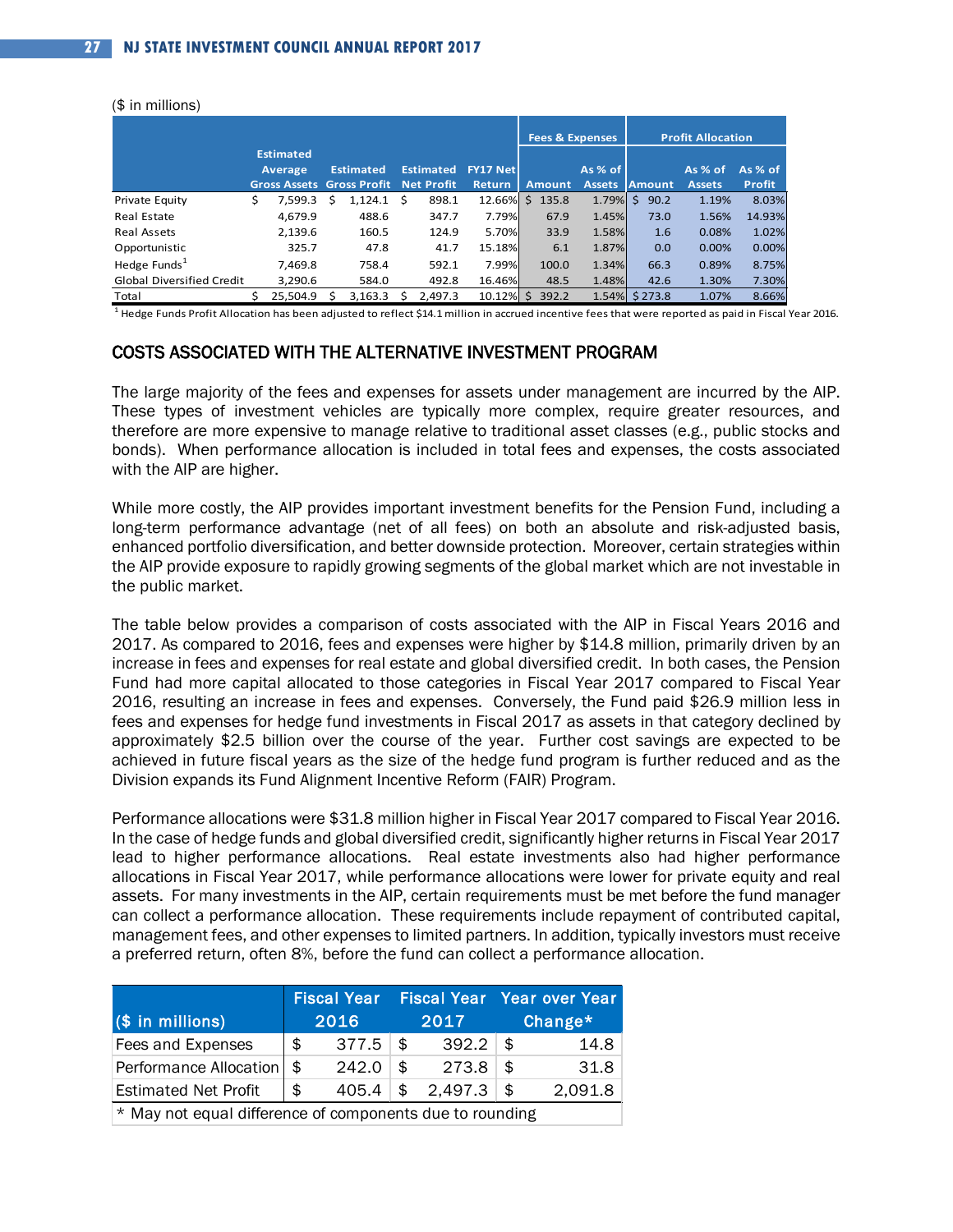See Appendix 1 for additional year-over-year comparisons.

For Fiscal Year 2017, the AIP earned a net return of 10.12% and generated \$2.5 billion of net profits. The AIP has been a significant driver of the Fund's performance in recent years. Over the five years ending June 30, 2017, the AIP has returned 9.23%, outperforming the Total Fund excluding the AIP by 84 bps per year. For a portfolio with an average balance of \$23.6 billion (the average balance of the AIP program), outperformance of 84 basis points adds an estimated \$1.0 billion of value to the portfolio over a five year period. The AIP has also outperformed a portfolio of 70% stocks and 30% bonds by 105 bps per year over the past 5 years.

As shown in the table below, the AIP has generated \$12.9 billion of net profit after all management fees, expenses and performance allocation over the past seven fiscal years.



### REPORTING STANDARDS AND COMPARISONS TO OTHER FUNDS

Public pension funds do not have a uniform standard for the reporting of investment fees and expenses, including performance allocations. As a result, comparisons to other public funds may not be meaningful because most other funds elect not to provide the same level of disclosure or their managers may not believe it is appropriate to include performance allocations as part of an expense report. In addition, since 2015 the Council has included fees and performance allocations for both the fund-of-fund manager level and for the underlying funds in such structures, while other investors may not do so. Accordingly, it is likely that the Council reports more types of costs and, therefore, higher costs than other funds, while the NJ Pension Fund may actually incur lower *costs* than those same funds.

#### **COMMISSIONS**

The Division incurred broker/dealer commission costs totaling \$18.8 million for Fiscal Year 2017. The brokerage commission total includes \$3.8 million in "soft dollar" commissions used to procure systems and services critical to the Division's trading and research.

The Division purchases and sells certain investments with no involvement by a broker/dealer, including commercial paper, certificates of deposit, foreign currency transactions and investments in alternative investment funds by transacting directly with the issuer, partnership or fund; as a result, no direct commissions are paid.